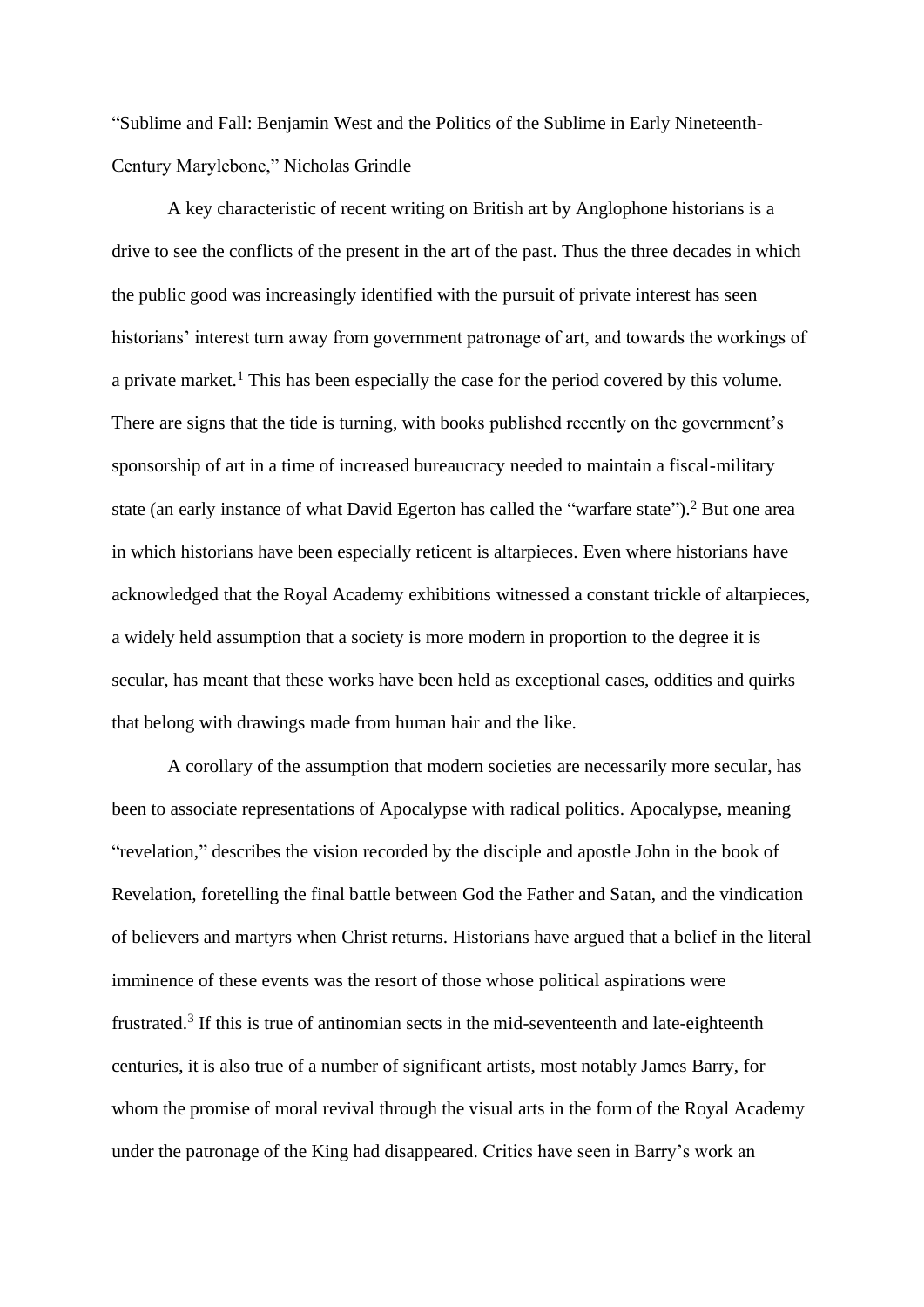exemplary and incoherent amalgamation of brute masculinity and socialized virtue that exemplifies the contradictory aims of moral reform in the context of capitalist society.<sup>4</sup> Historians have suggested that if James Barry, Henry Fuseli, John Flaxman, William Blake and others, who all produced apocalyptic subjects, all held beliefs deemed esoteric relative to the doctrines of the Church of England, it only confirms the fact that the church established by law was incapable of being an agent of the radical reform sought by those whose aims necessitated the overthrow of existing structures.<sup>5</sup>

One outcome of disinterest in the public patronage of art, combined with a reading of apocalyptic imagery as political critique, is that the continued sponsorship of painting for churches in the Romantic period, and the Apocalypse as a quintessentially Romantic subject, are subjects kept far apart from each other in the historiography of British art. The singular exception, leaving aside William Beckford's commissions for Benjamin West to decorate his chapel at Fonthill, is West's commission for George III's projected Royal Chapel at Windsor. The designs for the Chapel, often referred to as the Chapel of Revealed Religion, included five scenes from Revelation, only two of which were exhibited (*The Opening of the Four Seals, vide Revelation, a sketch*, and *The Destruction of the Beast and the False Prophet*, shown at the Royal Academy in 1796 and 1804 as numbers 246 and 30 respectively). The commission was abandoned definitively in 1804, a decision that has been attributed by historians to the King's sensitivity to Revelation as a subject which appealed to "democrats," among whose number he was thought to count West.<sup>6</sup> The fact that it was never completed, but that West continued as President of the Royal Academy for the next sixteen years, has tended to be cited as the exception that proves the rule.

Controversy about a commission for a religious history painting arose once more in the final decade of West's life. In the first initiative of its kind for more than a century, the government voted a grant of £1 million to build new churches. The decision was set against a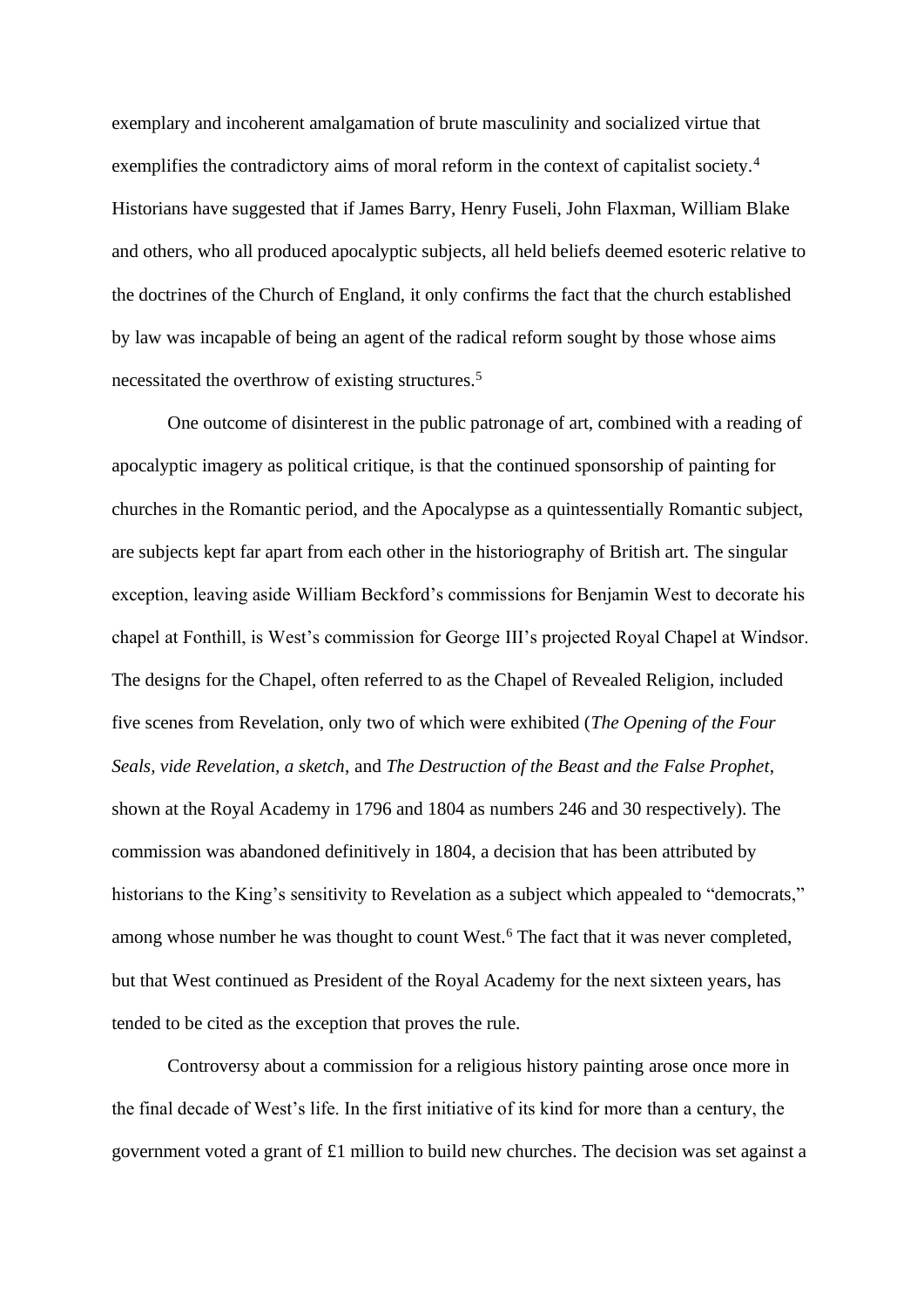chorus of warnings about the effects of overpopulation and the chaos that would result from a populace starved of religious instruction; a subject which readily lent itself to being cast in apocalyptic terms. Marylebone in London was the parish that was cited as the exemplary instance of lack of church provision, and its select vestry was held to ridicule for its dithering attitude to church building. Yet this same parish was the focus for West's largest commission in this decade, a design for a transparency that would stand 17 feet high when finished. The sublime scale of the piece, and the principal figures, not to mention West's charge to the parish, who thought they were getting the design *gratis* from an eminent parishioner, were frequently cited by contemporaries, yet they sat in sharp contrast to the polished manners of West himself. It is evident that West was able to achieve this commission because he was known as a painter of sublime subjects, yet he himself was the very antithesis of the excessive masculinity that historians have suggested was characteristic of his contemporaries such as Fuseli, and younger artists such as Blake. It is almost as if his own person recuperated the destructive excess inherent in the sublimity of his paintings in a way that had evidently not been the case in 1804, when he was suspected of democratic sympathies.

This essay will show that a **Whiggish** discourse of the sublime served to govern the reception of both West's subjects and his ambition, but that Tory speakers used the same discourse to frame a different cultural politics after 1815, one which highlighted the imminence of apocalypse and undermined the security of West's discursive position. The discourse about sublime painting for churches was one of a number of discourses which, as Peter de Bolla has shown was the case with the discourse on debt in mid-eighteenth century England, are not only about excess, but are themselves characterised by excessive language.<sup>7</sup> Other examples included the discourse on population, and the discourse on church building. For de Bolla, whose focus is on the embodiment and practice of the sublime as a discourse, as well as its theorisation, William Pitt the Elder is the exemplar of the subject as a "functional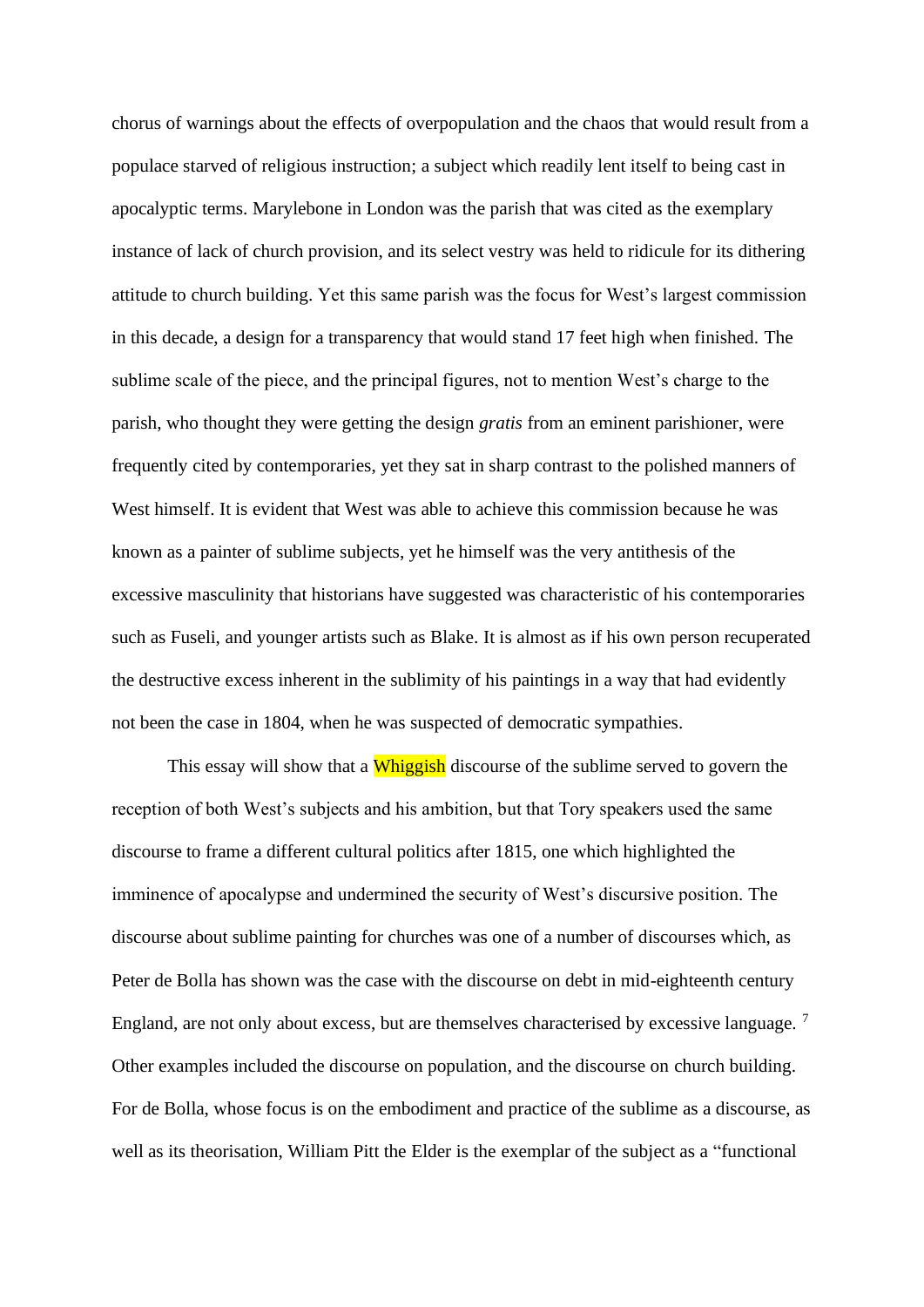effect," that is, not as an individual but as a subject position who embodies the discourse and at the same time renders it as a public text, not as the destroying specter of private ambition. I will argue that West was an exemplary subject who "worked his socially legitimating magic in proportion as the transitions from text to public are smooth and uninterrupted." <sup>8</sup> That is to say, West's mastery of the technical demands made on him by very large altarpieces issued in a recognition of his own exemplary sublimity, that is, his public constitution as someone who is himself sublime. Yet his exemplary nature proved to be insecure, and I shall suggest that, taken as a discursive specter or function-effect of discourse, West failed to contain the contradictions **between** private ambition and public interest. In this sense, he offers an interesting view of other exemplary public bodies associated so closely with Marylebone, especially the Prince Regent, and the parish vestry.

Historians writing about West and history painting, particularly in the light of his relationship to the Crown, have tended to look to the personality and politics of West and his patron, King George III, and how the artist's sympathies were perceived to clash with the King's in the light of the Revolutionary war with France, in order to explain the significance of apocalyptic subject matter in West's painting.<sup>9</sup> But rather than conceiving of painting in terms of personalities and subject matter, I would like to think of it as a mode of discourse, which does not take the artist or patron as coherent personalities, but as subjects whose words and actions are not substantial but have a signifying function within the discourse; or, in other words, whose words and actions serve to embody the discourse. For example, if the specter of rampant unbridled power as visualized in West's second version of *Death on a Pale Horse*  had discomforted George III when it was exhibited at the Royal Academy in 1796, and even more so when admired by Napoleon in 1802, it is important to note that as far as West's contemporaries were concerned, all his paintings of religious subjects were sublime, not only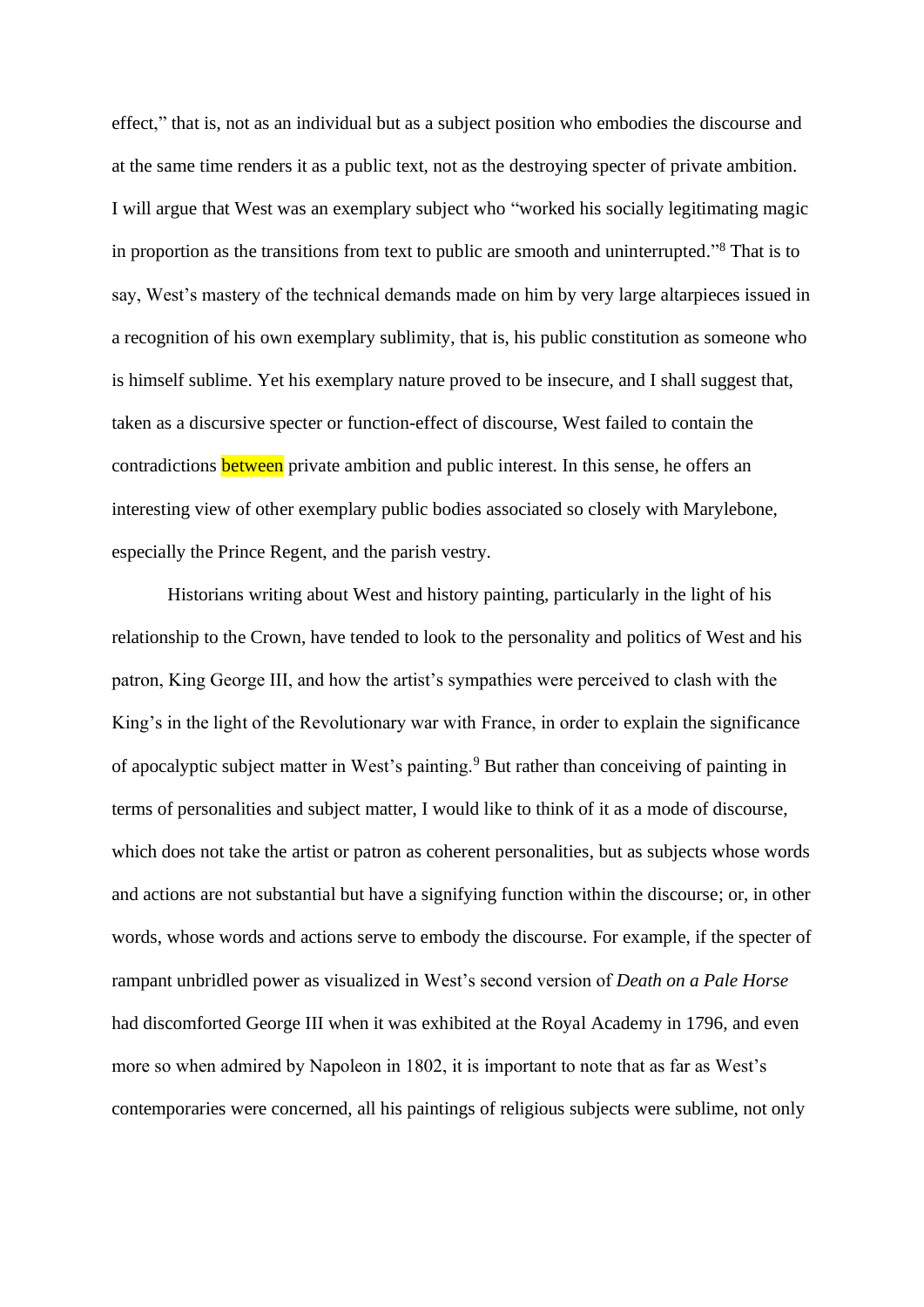in their subject matter but also in their physical scale, and in what they revealed about the scope of West's ambition.

## *The 'elegance and pathos' of Mr West*

Joseph Farington's diaries are littered with comments about the enormity of West's undertakings. He notes in some detail the objections raised at court against West in November and December 1804, recording gossip that "the King's great prejudice was against *West*, & that He considered those who acted with Him to be *Democrats*," and that the King's influence in the Academy was declining in the face of "the Democratic disposition that prevailed in it."<sup>10</sup> This talk focused in the immediate instance on West's desire to get Robert Smirke elected as a member (Smirke would later be a key player in the improvements effected in Marylebone). "The King had considered Smirke to be a *Democrat*," Farington recorded, and in the same entry also noted the King's decision "that the pictures which West had painted for the Chapel at Windsor should not be put up, except the Altar piece, *that* should *not be a Bedlamite scene from the Revelations*."<sup>11</sup> Historians have seen in the King's supposed reference to Bedlam, a sensitivity both to the chaos wrought by revolution and to his own bouts of mental illness.<sup>12</sup> Farington, however, barely mentions the subject matter, referring only to *Death on a Pale Horse* to note Joseph Nollekins's displeasure that it sat in the midst of his pictures at the Academy show in 1796, and that West was allowed to choose its position on the Salon walls when it was exhibited in Paris in 1802.<sup>13</sup> What attracted his interest at this time was what West himself said about his work: "He talked of what had been said respecting His account given to the King for pictures painted, and asked what we thought of the charges He had made, when for the *large picture of the Crucifixion*, intended for one end of the Chapel at Windsor, the size 36 feet high by 28 feet wide, & containing near 70 figures, many of them Colossal in size, He had charged only 2000 guineas." 14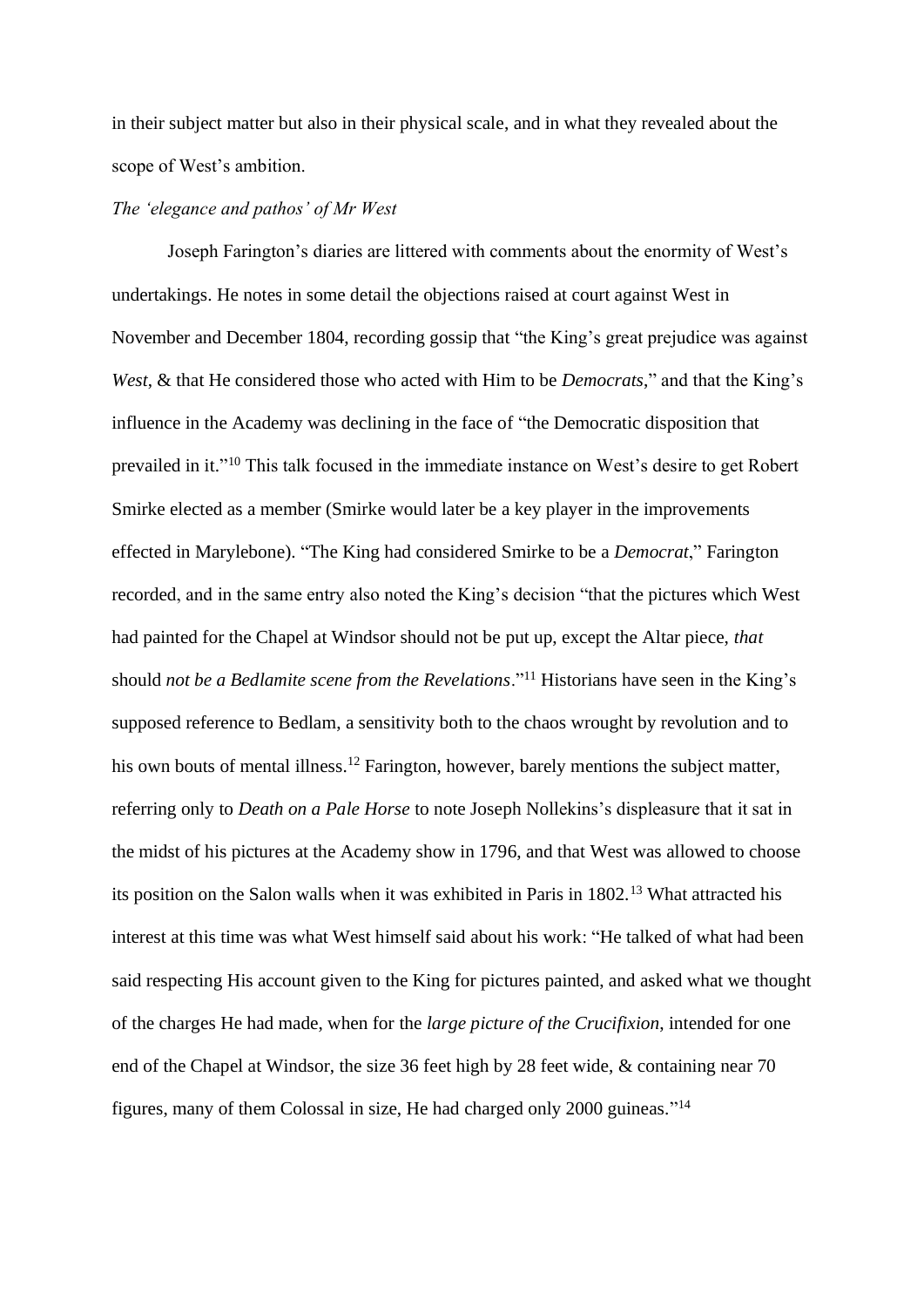West was evidently trying to persuade Farington and Smirke that his charges were reasonable, given the scale of the work itself. Earlier in the year he had discussed the size and charge of a comparable commission, the altarpiece for the Chapel at Greenwich Hospital. The context for this discussion is worth explaining. John Singleton Copley had claimed unpaid fees from Sir Edward Knatchbull, who claimed Copley had overcharged for a large family portrait. The plaintiff had subpoenaed West and other artists to speak in his defense. Discussing this with the Smirke family, Farington, and one of the Daniell brothers, West said "that He had £1200 for the Altar Piece which He painted for Greenwich Hospital Chapel which is 27 feet high."<sup>15</sup> At the hearing itself, he later told Farington, J.M.W. Turner, and the sculptor J.C.F. Rossi: "He was asked what the size of the Greenwich Chapel picture was? & the price? – He said 27 feet high by 16 or 18 wide and contained abt. 50 figures, the largest of which were 8 feet high. For that picture He had 1200 pounds and thought himself well paid." <sup>16</sup> West did not disparage Copley in as many words, saying that although Copley's original fee was a "handsome price," "some circumstances which had come out in evidence might render it proper to go beyond that."<sup>17</sup> Even so he still managed to cast his compatriot in a poor light by painting himself as a public servant who did not haggle over a fee but was, by contrast, pleased to be paid the sum he was. Whereas the scale of Copley's painting only served to draw attention to the scope of his personal ambition, which revealed itself in a bitter fight to claim enormous fees from a client, West, in his own representation, as recorded by Farington, was careful to offer himself as the model of socialized virtue whose public spirited conduct made safe the ambition revealed by the epic dimensions of his paintings. Matters were slightly different when West discussed the success of his enormous painting *Christ Healing the Sick*, which he exhibited at the British Institution in 1811. The painter told Farington that "after paying Him 3000 guineas and all other expenses, they [the British Institution] wd. be £2000 in pocket by it."<sup>18</sup> But even here, West moved comfortably between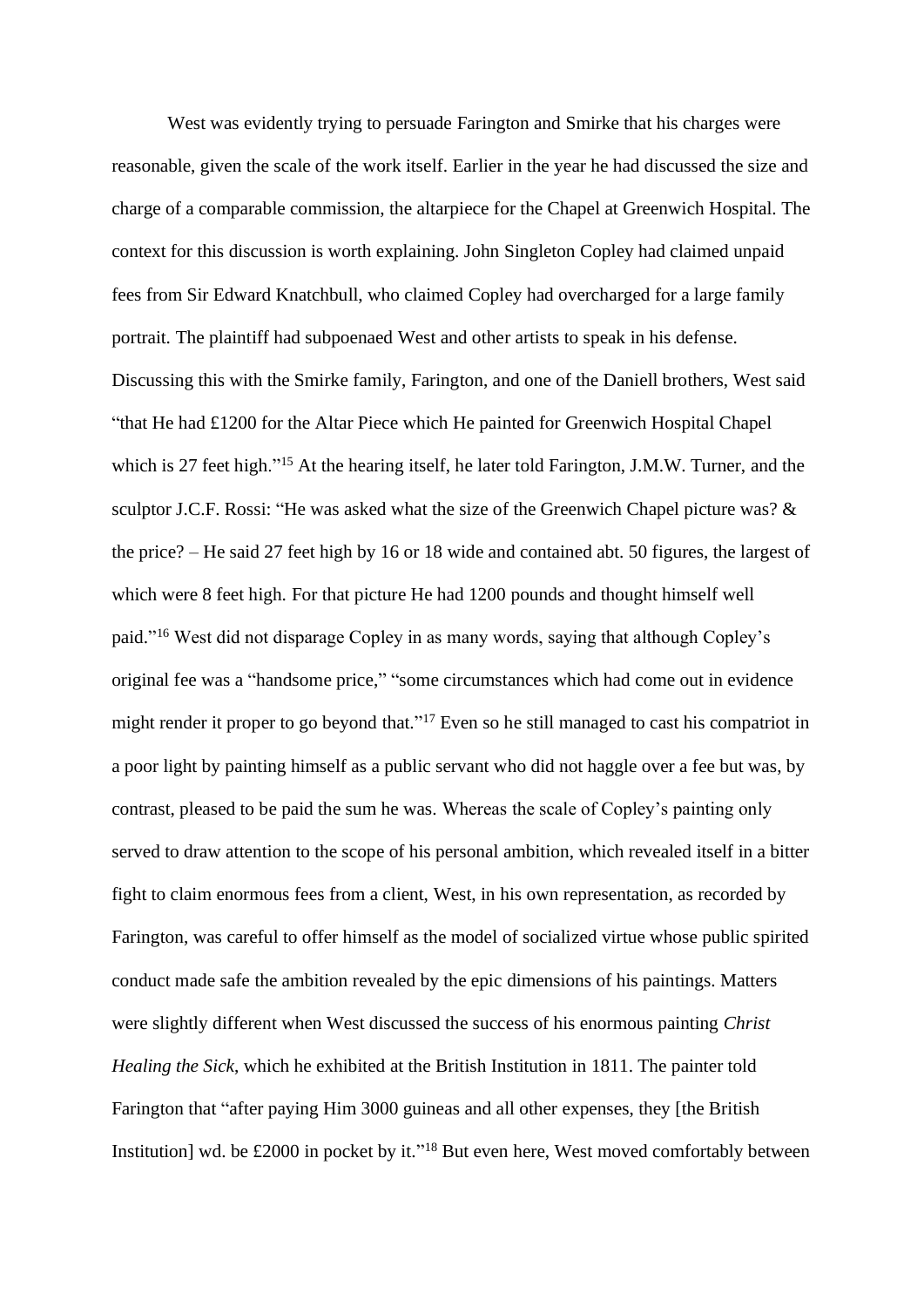the axiom that a successful artist tackles significant subjects on an ambitious scale for huge profit, and the public interest, because having "spoke of the success attending the Exhibition of His picture," he went on: "that it had happily proved that He had not overcharged the *King* when for painting His design of the Crucifixion, for a painted window to be executed from it, which picture was 28 feet high, and for the smaller picture, the *study* of the subject only 8 feet high He asked only £1500, yet that sum was thought by those abt. the King to be a very high price."<sup>19</sup> It is therefore not surprising that when West was asked to paint a design for the new chapel (soon to be the parish church) in Marylebone, he should let Farington know. "He told me," the diarist wrote in 1815, "he was at present employed in painting a picture for Marybone [sic] church." In 1817, however, Farington heard from a third party that West had charged large fees: "Thomson sd. West had 800 guineas for the transparency at Marybone [sic] new Church."<sup>20</sup> This is almost as much as Farington says about the major public commission of West's final decade (as we shall see, Smirke has a bit more to say), but the two isolated sentences are revealing. I want to consider the Marylebone commission in more detail in order to see the fine grain of the politics of the sublime.

West was approached to design an altarpiece for the new church in Marylebone in March 1815. "Resolved, that Mr Hardwick do Consult B[enjamin] West, Esquire of Newman Street as to a design for the Windows at the back of the Altar in the New Church, and Report thereon to this Board."<sup>21</sup> In this way the select vestry of St Marylebone parish recorded in its *Proceedings for New Churches and Chapels* its decision to approach one of its most eminently suitable parishioners about the question of decoration for the new parish church then being erected to the designs of Thomas Hardwick.<sup>22</sup> They had only recently taken the decision to upgrade the building from a chapel into the parish church, and it soon became clear that the unusual organ design for the new church would leave a large space in the window behind the altar. Unusually for a church, the nave ran on a north-south axis, with the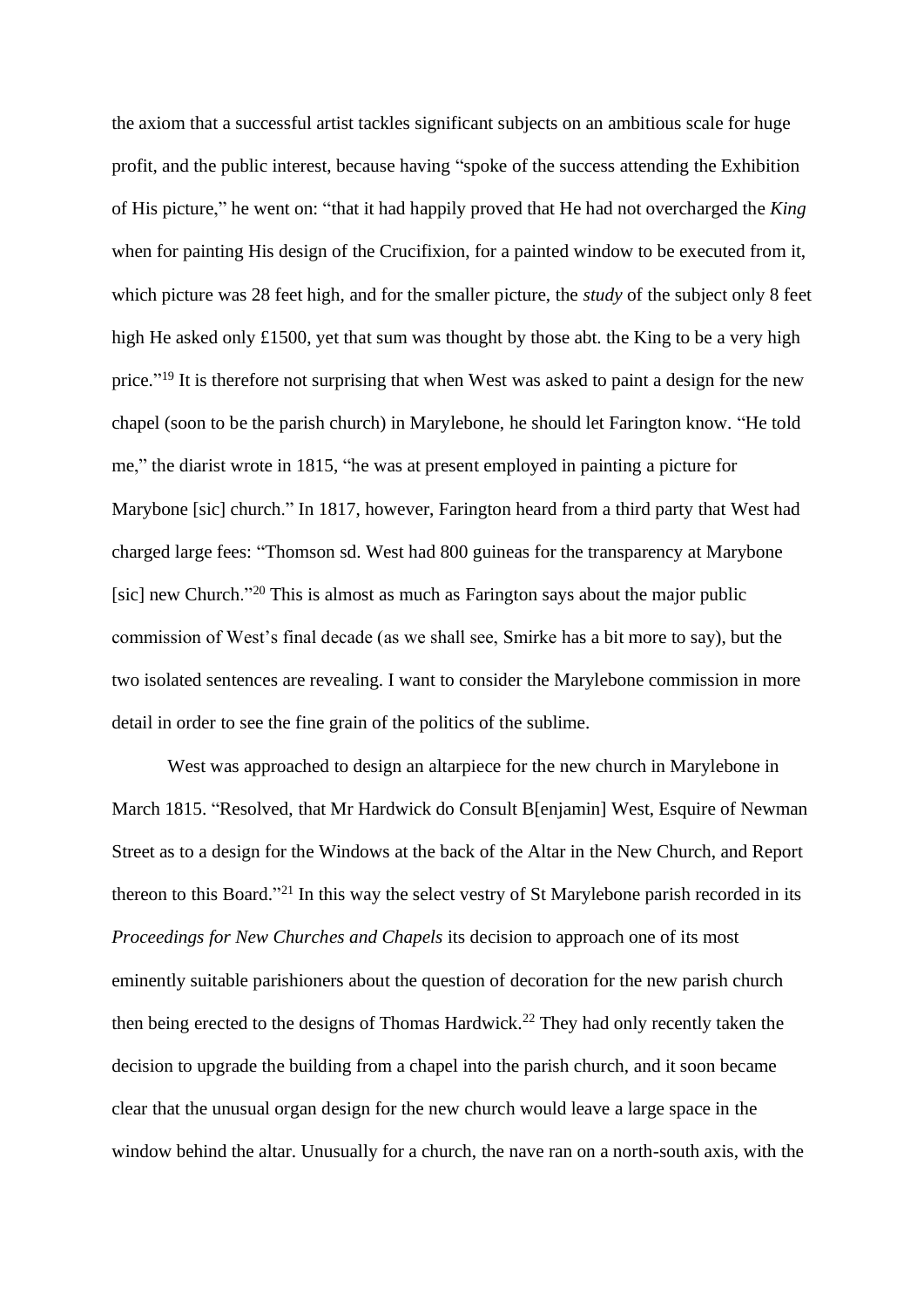altar at the south. West was almost certainly approached not only because he was a parishioner, because as Kit Wedd and others have shown, there were plenty of artists living in Marylebone, though West as President of the Royal Academy was pre-eminent; but because of his work for George III. Robert Southey's dig that "for thirty years [the King] employed Mr West when that admirable artist had no commission from any other person" may not be entirely true – he worked for William Beckford  $\frac{1}{x}$  but it shows the how the public perception was shaped by West's twenty years of exhibiting at the Royal Academy designs for paintings to hang in George III's projected scheme for the Royal Chapel at Windsor Castle.<sup>23</sup> West had also painted altarpieces for a number of churches in the capital such as St Stephen Walbrook and Greenwich Hospital Chapel, and had been involved in projects to produce windows for large churches in the capital, namely St Anne Limehouse and St James Piccadilly.<sup>24</sup> The vestry were offered a design that Gerald Carr has shown was very similar to a window in the ensemble completed by West in St George's Chapel, Windsor, which, in Carr's words, "was praised unstintingly by many and criticized by few."<sup>25</sup> The subject was the Annunciation of the birth of Jesus to the shepherds outside Bethlehem. In West's own words, the transparency was sublime. "That Picture is in height 17 feet by 8 in Width," he wrote to the vestry, in terms that should be familiar by now:

and its subject, demanding the principal Angel to maintain its preeminence in Character, could not be less than 7 feet in height: this height has been considered the sublime, or standard for Visionary Figures, or beings supernatural, such as the Apollo, St Michael and other celestial characters and, under this elevation of a 7 feet figure, I thought proper to delineate the principal Angel in that Picture; that all those persons, who might be seated in distant parts of the church, should see the energy with which he announced good tidings and great joy he brought to all people.<sup>26</sup>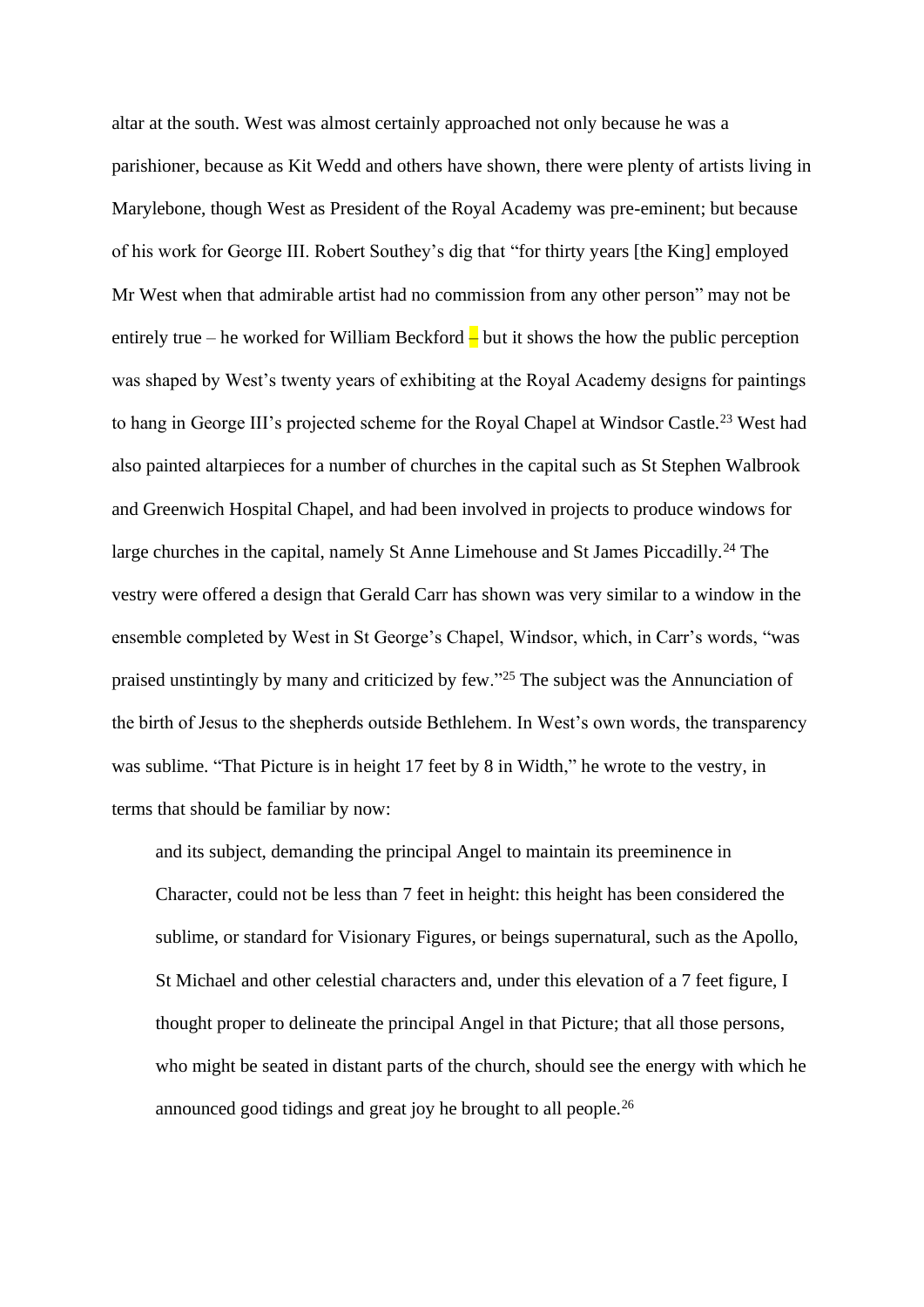West's design was also close to a frontispiece he drew for Jacob Duché's *Discourses on Various Subjects*, the main difference being that in the window at St George's chapel and in the transparency there was only one figure. William Paley and David Bindman have shown that Duché and his engraver, William Sharp, both millenarians, had close relations with West over a number of years, yet as Martin Myrone has pointed out, West's work was never characterized by the kind of radical dissociation between artistic value and socialized virtue which characterized the hyper-masculinity of figures by Barry, Fuseli, and Blake, and the characters of those artists themselves.<sup>27</sup>

West's St Marylebone commission is very well documented in the parish records, and is notorious, in a minor way, for two reasons. Firstly, as Smirke gossiped to Farington, "From the manner in which he undertook this business the Trustees concluded that what He was to do wd. be gratuitous, but He surprised them by making a charge of 800 guineas, which was paid Him." <sup>28</sup> Smirke's comments echo what Thompson told Farington a year earlier, and what had already been said at court about West: that he charged high prices. The more serious insinuation here, moreover, was that West charged a fee when the patron had understood the work, a public commission, to be a gratuity. It was, as Smirke told Farington, who recorded it all in great detail, identical to what happened at Greenwich Hospital:

The Governors of the Hospital considered [a design for a pediment sculpture] to be *gratuitous* from Him, but judged it proper to present Him a *piece of plate* as an acknowledgement for what He had done. A person was deputed to wait upon to signify this to Him, but Mr. West said, that He was not a man in rich circumstances  $\&$  that money would be more acceptable than plate; and being requested to mention a sum, He said, one thousand pounds, which when reported to the Governors astonished them, but the money was paid Him.29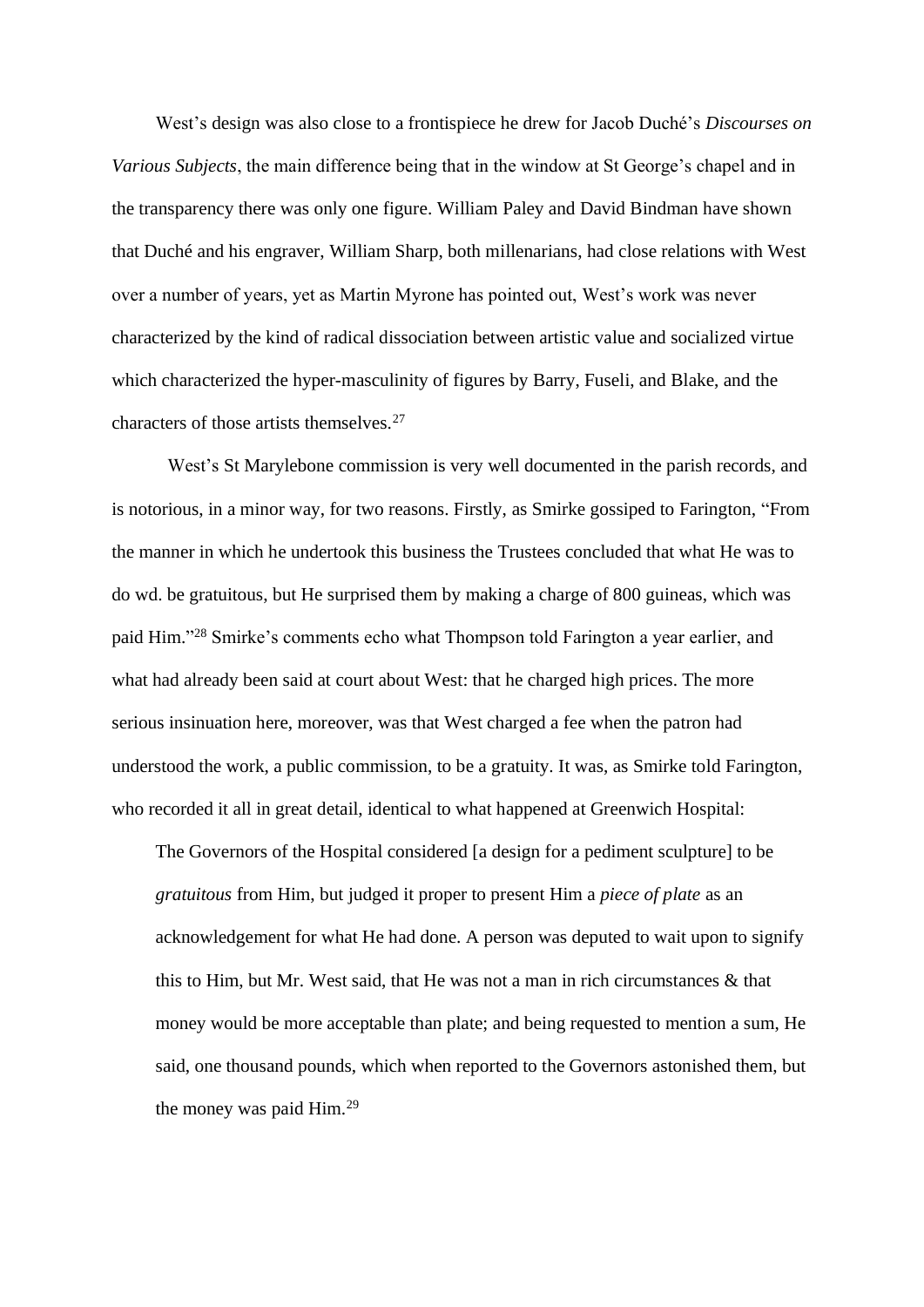Secondly, the transparency was dismantled only ten years later, in 1827, and while the vestry minutes suggest that plans were made to auction it through Christie's straight away, it did not come up for sale until 1840, and was sold for only ten pounds. A contemporary newspaper reported "the picture was originally removed from the church of St Marylebone, at the instigation of the then rector and several of the congregation, as giving the church a Popish appearance."<sup>30</sup> Explanations for why it was removed have rehearsed the view that it was "too popish." This may be true. A new rector had in fact replaced the previous incumbent just a year earlier, and as Claire Haynes has suggested, "there were 'no consistent rules, laws, doctrines, or legal precedents to distinguish acceptable from unacceptable images' within the Church of England, and that 'at times of political uncertainty, practices previously tolerated could suddenly appear Popish or schismatical.<sup>"31</sup> But rather than trying to trace the politics of individuals, I want to focus a bit more on the politics of the sublime as traced in the vestry's relations with West in 1815-17.

The vestry minutes record two occasions on which West attended meetings of the Committee, and in two instances special mention is made of his manners. On February 1, 1817: "Mr West attended and informed the Board, that he had executed the design for a glass window, agreeably to their request; and that the same was now fixed in the New Church in the place appropriated to receive it, and that the subject was the annunciation of the Birth of our Saviour."<sup>32</sup> He also offered them, "as a gratuitous mark of his great esteem for the parish of Saint Marylebone in which he had resided with such satisfaction and happiness for a period of near 40 years," a picture to be placed "in the centre of the screen at the back of the altar," whose subject was yet to be decided but which would correspond to the Annunciation. The vestry minutes record that "this memorable and impressive speech of Mr West was delivered with such elegance and pathos" that they formed a committee to prepare a vote of thanks to West, and allocated him tickets for the consecration.<sup>33</sup> I want to focus on the way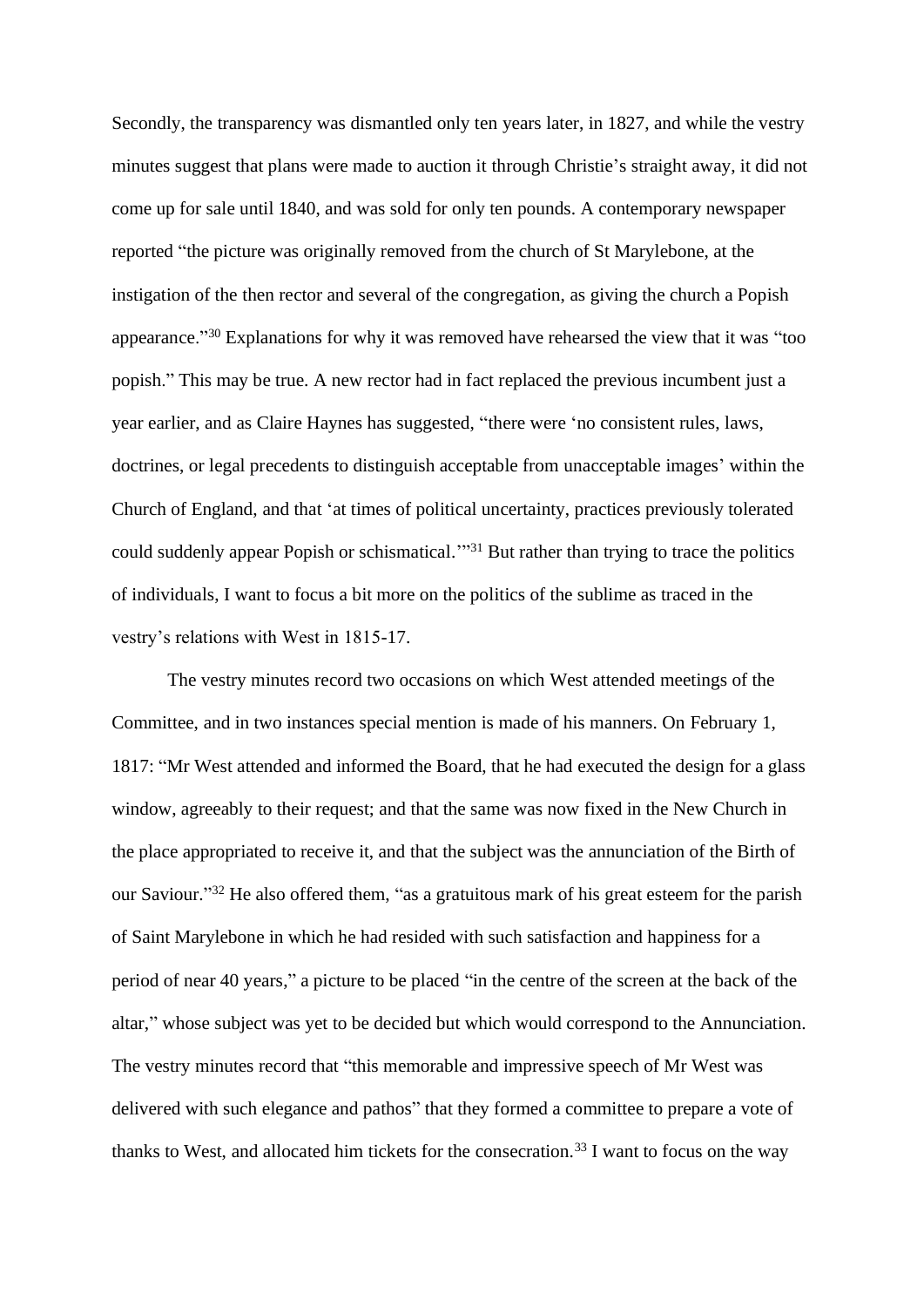the minutes take the trouble to note the character of West's speech, because the minutes reveal an interest in how well West performed, as it were, the role of a figure able to stir the feelings of the vestry in a way that was fitting for a painter of sublime subjects. If West's design was sublime, on a scale large enough for "the principal Angel to maintain its preeminence in Character," it was fitting that he himself knowingly embodied those very values, in order to function as a means by which the public (here taken as the vestry) might share in them, and therefore find their own collective identity. In other words, the minutes find the vestry's own justification in the figure of West, and the legibility of his conduct.

It is worth noting, at this point, that the vestry itself had been select since 1768, meaning that vestrymen were co-opted by existing members rather than being elected by ratepayers, a move instigated by Lord Foley, a relative of the Duke of Portland, who wished to develop forty acres of land north-west of Cavendish Square.<sup>34</sup> West, it hardly needs to be said, was President of another self-selecting body, founded in the same year for the same purpose, namely the interest of its members. These are important points to note because they help explain what happens next.

Two weeks after West had attended the Vestry, a report was made on a meeting with West regarding the subject of the picture, about which an explanatory letter from West was read out, cited above. A further letter was also read, in which West wrote "that Mr Collins and other Gentlemen of the Vestry are solicitous of a letter from me, addressed to the Vestry, what the Parish was indebted to me for the picture."<sup>35</sup> He is not independently wealthy, he wrote, otherwise he would donate his work; and given the size of the design, he suggested £800 would be a reasonable fee. An emergency meeting of the vestry was called, and a motion was proposed and passed by 30 to 10 to pay West his charge.<sup>36</sup>

If the vestry were pleased by West's initial appearance, and if their feelings were stirred by his speech, any charge that he was acting on mercenary principles risked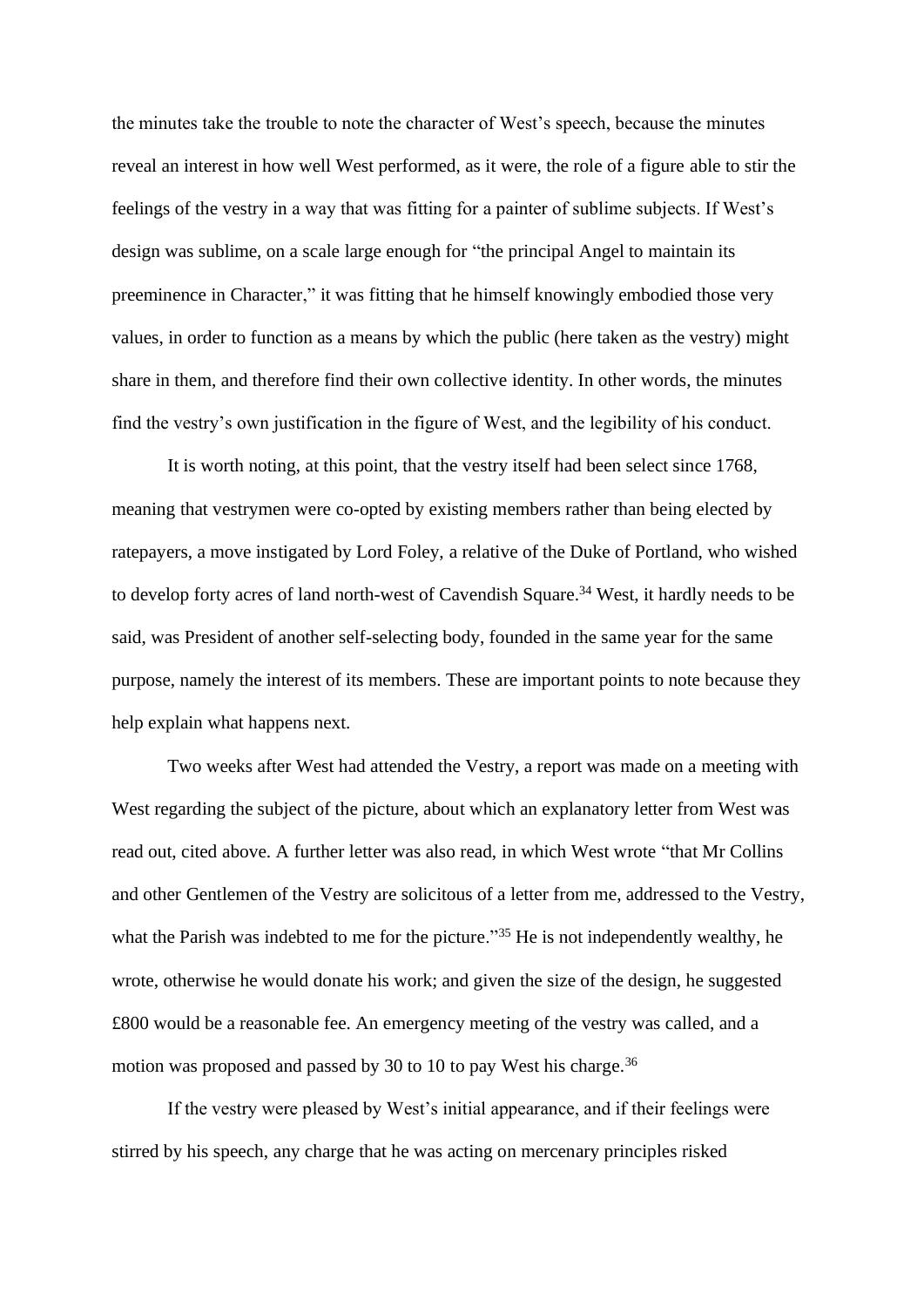undermining their own claims to taste, that is to say their own awareness of being transported by the power of his eloquence, and their own self-consciousness as a body of gentlemen, since it would remove West as the exemplary instance of taste in which they have fleetingly, but significantly, identified with themselves as a corporate body, and would lead people to think that they themselves were mercenary, since they were effectively putting a price on taste. Therefore, they decided to pay him, and they took the trouble to invite him to vestry again and thank him for his "very handsome present" of a small canvas to be placed behind the altar.<sup>37</sup>

The vestry's position was essentially a conservative one, assuming the integrity of private feeling and the reconciling effects of custom to a body of private gentlemen (which is how West and the vestry address themselves). For them, West offers the specter of a subject who in his capacity to stir feelings through oratory and painting is both entirely private, and entirely public. He gives figure to their own incorporation. This is why they have no choice but to retain that fiction when its contradictions begin to appear.

## *The "incapable" Mr West*

The altarpiece at St Marylebone was a transparency, that is, a painting on paper that would be lit by the sun shining through the windows behind the altar, which faces south. There is contemporary evidence that this is in fact what happened. Many years later a writer for the *Art-Union* recalled that: "The effect was so transcendent, that on the second Sunday after the opening of the church, the picture was suddenly strongly illuminated by the sun, and attracted the attention of the whole congregation, and called forth spontaneous expressions of admiration." <sup>38</sup> The principal subject of admiration was presumably the angel, who West had painted over seven feet in height, explaining to the vestry "this height has been considered the sublime, or standard for Visionary Figures, or beings supernatural, such as the Apollo, St Michael and other celestial characters." The effect on the congregation recalls the poses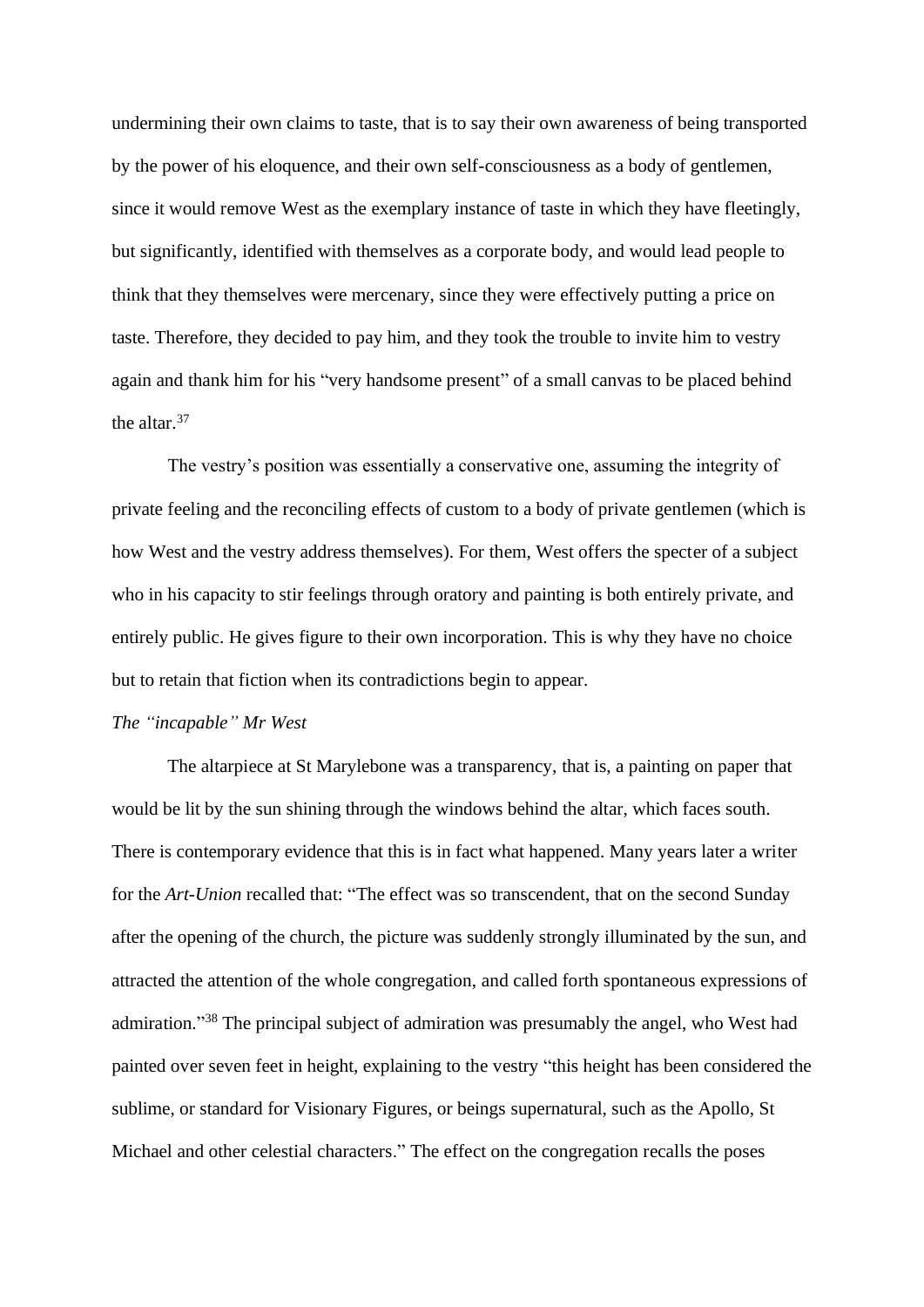struck by leading actors such as Sarah Siddons and her brother John Philip Kemble, which would be held on stage to great applause from the audience. This is probably more than simply coincidence, since West meant the figure to be seen by people "in the distant parts of the church." Hardwick's church, for its part, was not unlike a theatre. Prior to rebuilding in 1885 it had two balconies, and like all other churches and theaters, was built "to the full extent of the human voice," and for preachers to be "impressive, articulate, and audible," like actors. Moreover, as F.H.W. Sheppard points out in his magisterial study of local government in Marylebone, "At the sides of the organ were private galleries, fitted with chairs and fireplaces, which 'so exactly resembled the private boxes which look upon the proscenium of our theatres, that the spectator might almost suppose he was in a **building** that originally had that destination."<sup>39</sup>

"Indeed the theatre is a better school of moral sentiments than churches," wrote Edmund Burke in 1790, "where the feelings of humanity are [...] outraged."<sup>40</sup> Asking why pitiful scenes moved him, he said:

…because it is *natural* I should [be moved]; because we are so made as to be affected at such spectacles with melancholy sentiments upon the unstable condition of mortal prosperity, and the tremendous uncertainty of human greatness; because in those natural feelings we learn great lessons; because in events like these our passions instruct our reason; because when kings are hurl'd from their thrones by the Supreme Director of this great drama, and become the objects of insult to the base, and of pity to the good, we behold such disasters in the moral, as we should behold a miracle in the physical order of things.<sup>41</sup>

Plays in theaters, Burke wrote, appeal to our feelings. He allowed for the possibility that a viewer can pretend to be moved by something she or he sees on stage, but argued that just as moral sentiments are *natural* (his emphasis), so a natural sense of shame will prevent such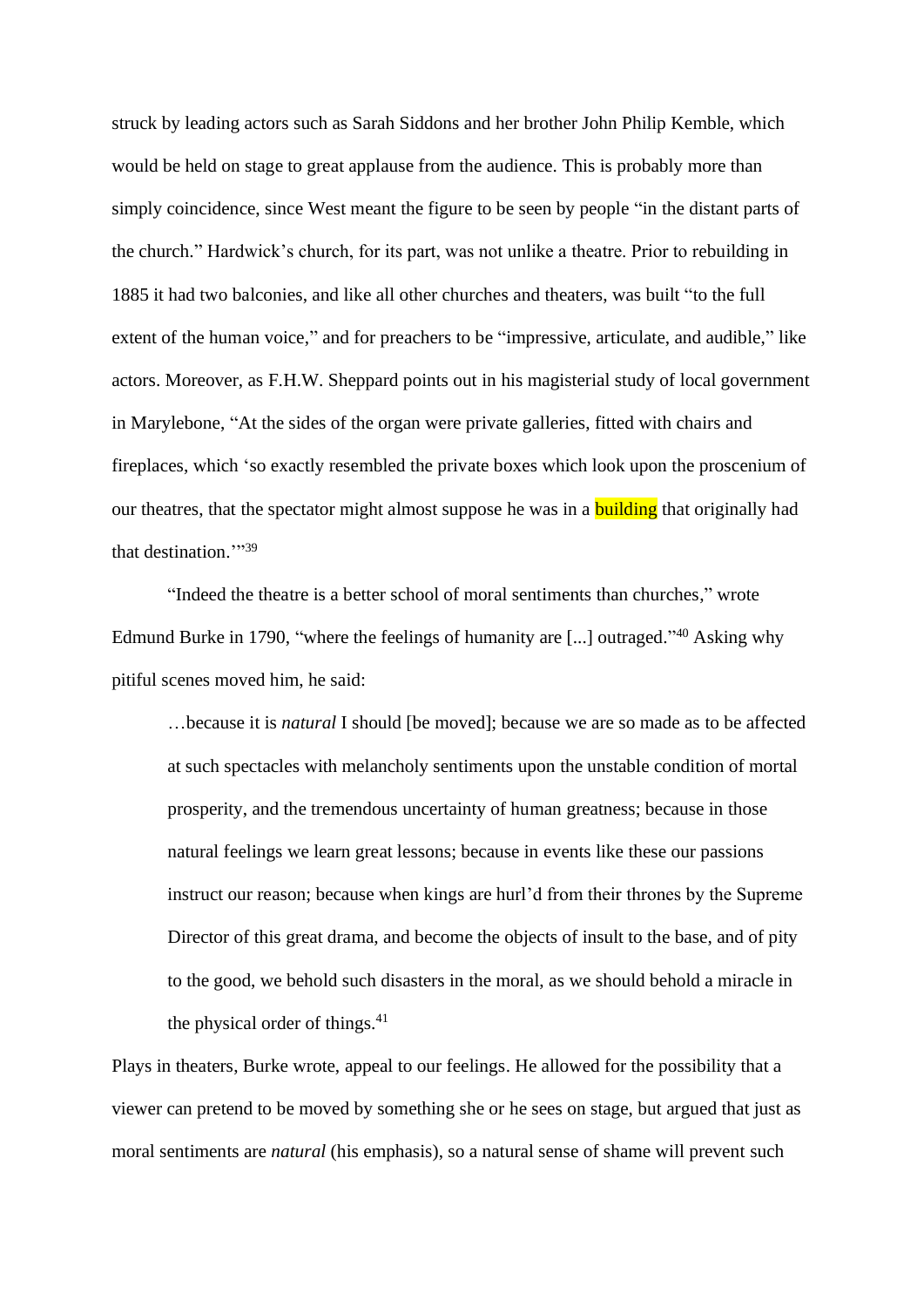'hypocrisy' and 'folly': "I should be truly ashamed of finding in myself that superficial, theatric sense of painted distress, whilst I could exult over it in real life. With such a perverted mind, I could never venture to shew my face at a tragedy. People would think that the tears that Garrick formerly, or that Siddons not long since, have extorted from me, were the tears of hypocrisy; I should know them to be the tears of folly."<sup>42</sup> Burke was taking up a Whig position which reconciled human understanding and moral conduct, and following Richard Steele and Joseph Addison in *The Spectator* some eighty years earlier, he appealed to the theater as a case to prove his point. St Marylebone was itself a thoroughly **Whig** parish, being closely associated with two aristocratic Whig dynasties, the Cavendish and Bentinck families. The parish patrons were the Dukes of Portland, and the third duke (d.1809) was a former Prime Minister from the same Rockinghamite faction of the party as Burke, which may help explain why the vestry were so keen to play the part of gentlemen ready to be moved by West's performance both on canvas and in person.

By the time St Marylebone was consecrated in 1816 and the congregation "called forth spontaneous expressions of admiration" at West's altarpiece, Burke's Whiggish theory of moral sentiments was under attack from conservative and radical critics alike. Debates on altarpieces and on West's work in particular helped crystalize the issues. This was due in part to West's prominence as an artist whose ambitions were situated precisely at a point where church and theater could be said to meet, that is, in large-scale paintings of Biblical history presented at public exhibition in London.

For contemporaries such as Benjamin Robert Haydon, West's painting *Christ Healing the Sick*, which was shown at the British Institution in 1811 and bought by them for the record-breaking sum of 3000 guineas, was an exemplary instance of how these lines were blurred. Haydon, who had a complex relationship with the President of the Royal Academy, was sickened by the sum spent by the British Institution on a single painting when artists such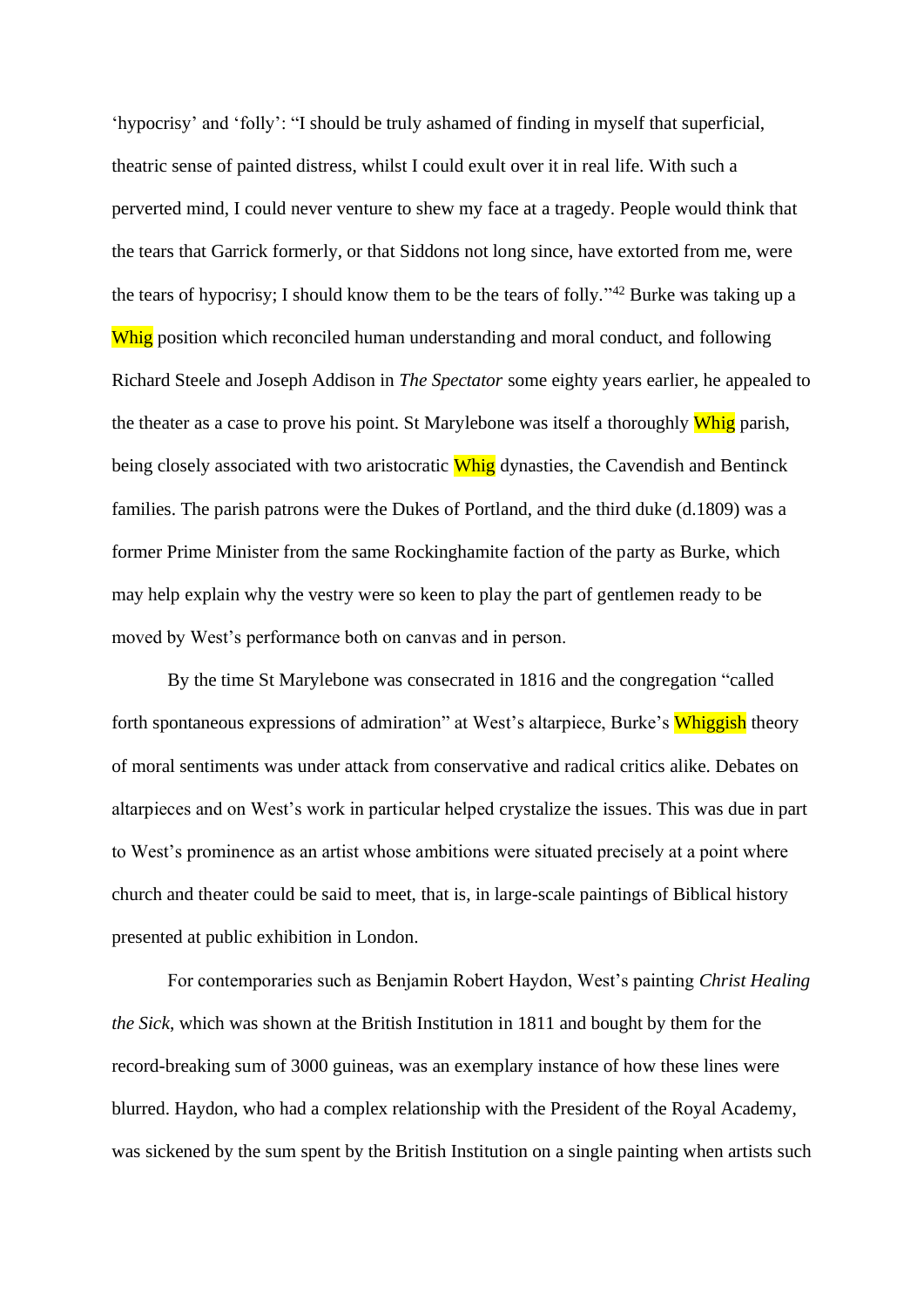as himself were struggling to win commissions for the kind of public history painting to which he aspired. His frustrations are borne out by the vestry minutes. Before West approached the Marylebone vestry with an offer of a painting for their new church, Sir Thomas Barnard offered them a choice of biblical paintings by Henry James Richter, William Hilton, and **Richard** Westall, saying "Should either of them [sic] prove a desirable possession, and an Ornament for the Altar of the new Church, I will endeavour to obtain the Offer of it as a Donation from the Institution."<sup>43</sup> The vestry sought Hardwick's opinion, who replied that the pictures were too large for the church (it turned out they were not); yet when the painter John James Halls proposed that they *buy* one of his pictures for the new chapel of St Mary, Bryanston Square, they silently ignored his request.<sup>44</sup> When Richard Westall's large painting *Ecce Homo* was donated to the new Marylebone church of All Souls Langham Place, its recent display at the Royal Academy "in a very conspicuous situation in the principal room" did not stop *The London Magazine* sniffing that the artist "is known so well as a profitmaking artist in the *trade*," and *The Examiner* drawled: "his elegant mind supplies the Public in many of their best book embellishments."<sup>45</sup>

Residual doubts about the moral character of artists help explain the anxieties felt about how painters might threaten to introduce the church to commerce. Writing in the conservative *Blackwood's Edinburgh Review*, July 1823, John Wilson doubted that most artists were inclined to adopt the kind of solemn attitude with which the vestry liked to think of themselves approaching the matter of public worship:

As for the future world, I strongly suspect it is far from occupying anything like a due proportion of their attention. [Artists] seldom go to church at all, the more is the shame to them; and, when they do so, it really is not much better, for instead of attending to the divine truths which the eloquent preacher is uttering, they are generally studying some *effect* about the chandeliers or the window-curtains, or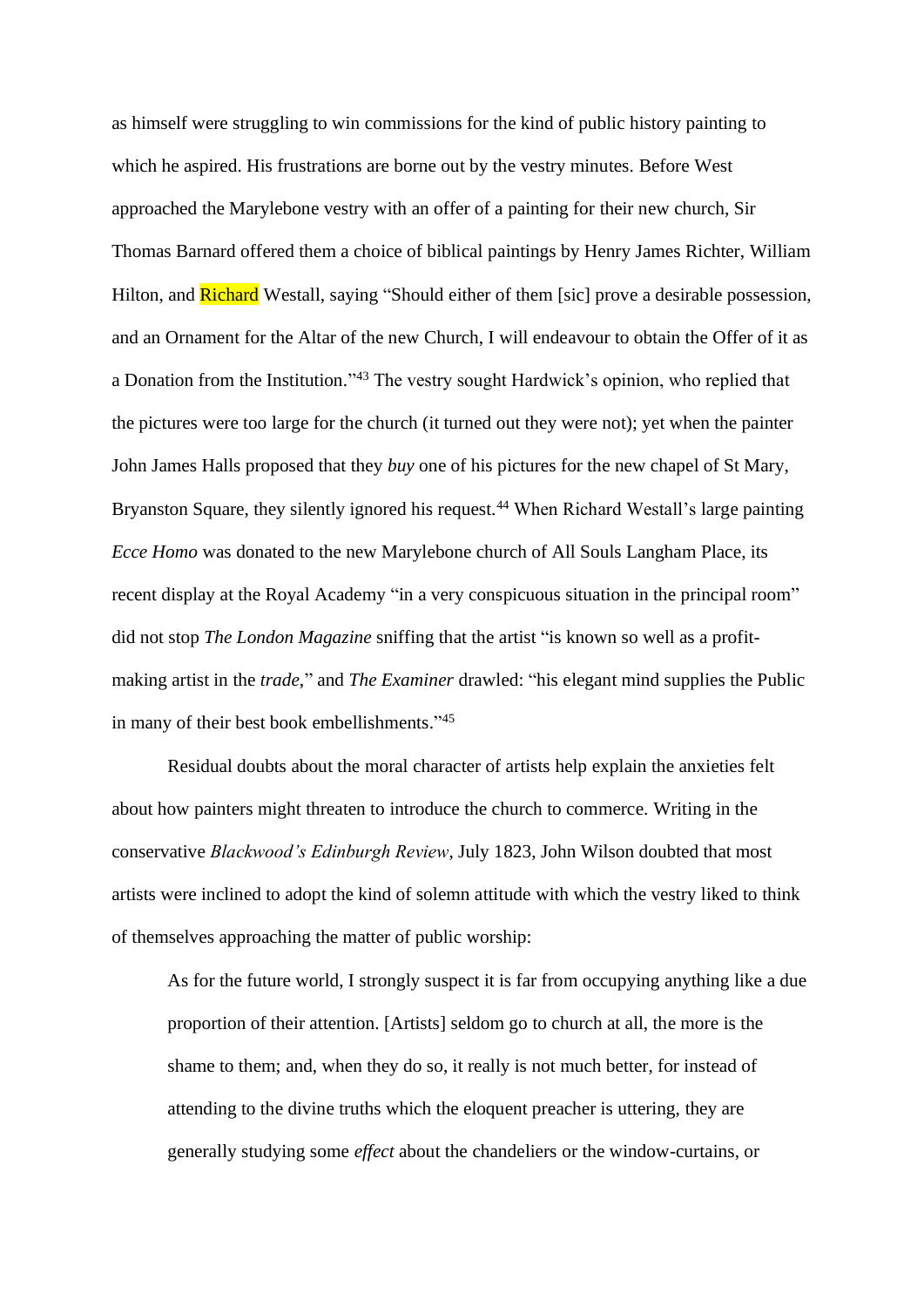scratching down the heads of the church-warden and his lady on the fly-leaf of the little red Prayer-book.<sup>46</sup>

Haydon was foremost among those who had something to say on the matter. "It was a disgrace to Mr West to have charged 800," he wrote, consoling himself by noting that West "was as incapable of conceiving or executing the character of Christ as he was of performing his miracles."<sup>47</sup> Haydon took the view that it was artists like himself, and not the church, who were threatened by the spread of what was called "the *trade*." Publishing his views in 1818 in a pamphlet titled *New churches considered with respect to the opportunities they afford to encourage Painting*, he urged that the Church of England, now in receipt of £1 million to build new churches, had a duty to preserve art from commerce by spending three percent of the Chancellor of the Exchequer's grant on altarpieces:

As a matter of art it would correct the great fundamental and pernicious effects of exhibitions. Where a picture is bought or sold, as it happens, and then hurried into obscurity, no opportunity is ever given for candid examination, nothing is left to time; its errors or its beauties are pressed on the people according to the interests or enmities of those who conduct, or of those who oppose, the society where it is exhibited; parties puff or censure, ridicule or praise, just as it suits; the whole town is in a whirl of feeling, and before any one has time to estimate with perspicuity, the exhibition closes, and the picture and the painter are remembered or forgotten till a new season and a new subject obliterate the recollection of both.<sup>48</sup>

The Chancellor Nicholas Vansittart rejected Haydon's proposals, reportedly saying "let us build churches first and think about decorating them afterwards," although the painter continued to lobby MPs for some time.<sup>49</sup> An additional problem for Haydon, as his subsequent career showed, was that large-scale paintings were sensational both in the impact they made on the viewer's senses and in the impact they made on the public imagination. By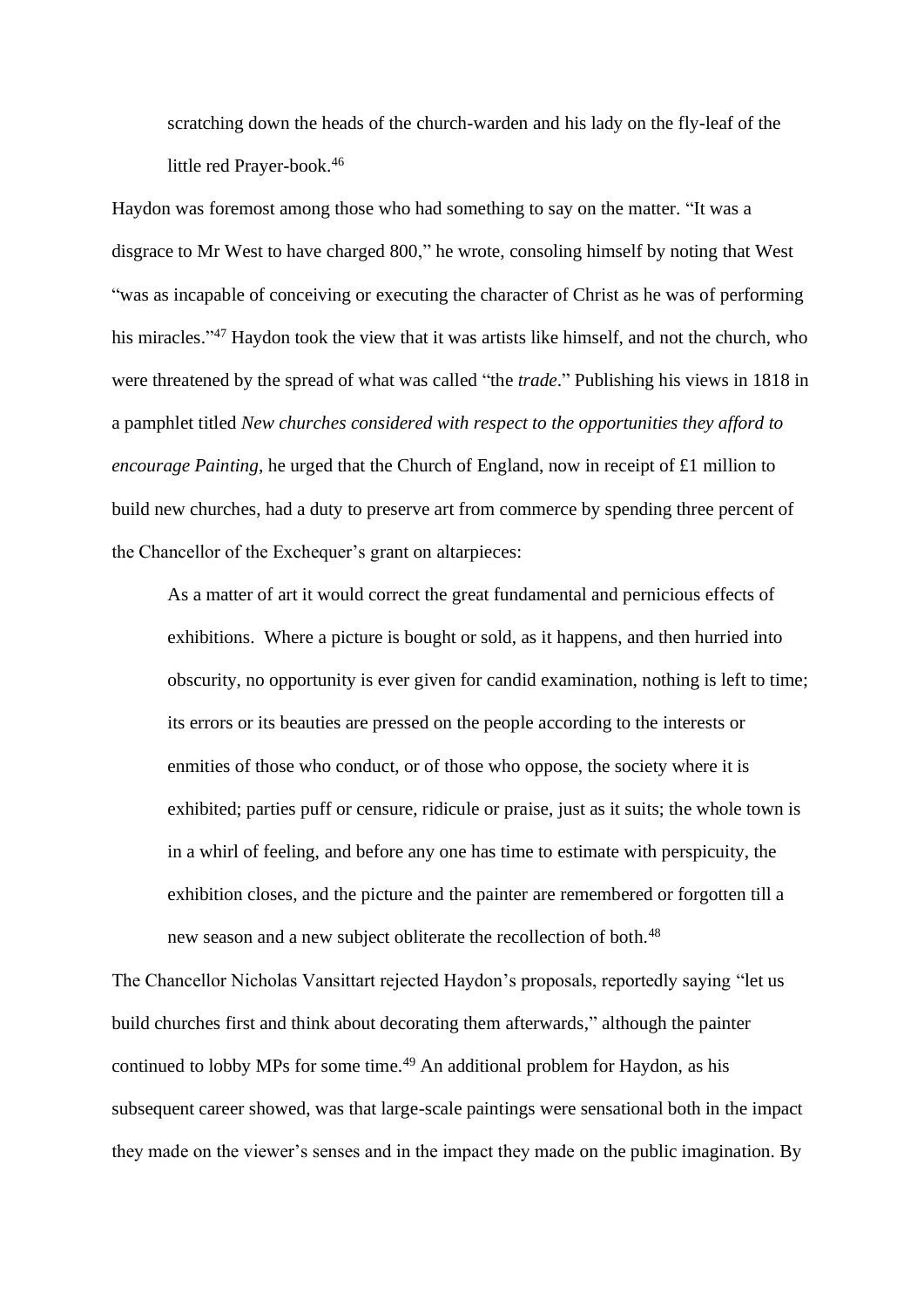the second decade of the nineteenth century, large-scale paintings could be seen at a large number of venues, mainly clustered around Piccadilly, which included sites such as Bullock's 'Egyptian Hall,' where Haydon was to exhibit *The Raising of Lazarus* in 1823. Rosie Dias has noted how many reviewers made a point of favorably comparing these shows to the Royal Academy, and drawing the conclusion that the former were meritocracies that fostered native talent, while the latter was badly in need of reform, which may explain why Haydon hoped the Church, and not the Academy, would save painting.<sup>50</sup>

By the 1810s the character of urban improvement in Marylebone threatened to make the experience of viewing art in churches very similar to the experience of visiting new venues of popular entertainment. St Marylebone was one of five new churches erected in the decade following 1815 (the others were Holy Trinity, New Road, by John Soane; All Souls, Langham Place, by John Nash; Robert Smirke's St. Marys, Bryanston Square; and Christ Church, Cosway Street, by Hardwick. For contemporaries these churches quickly became part of the repertoire of **significant** public buildings, as they were all planned to be seen at the end of the long, new streets which **characterized** the improvements in Marylebone, and which in turn gave an additional cache to the new estates as they were being built.<sup>51</sup> Indeed the whole of the "New Street" project provided spectacular new vistas, such as the view from Carlton House Terrace to Piccadilly, or Marylebone (that is, Regent's) Park to St John's burial chapel, St John's Wood, as well as its reworking of older prospects obscured by the urban sprawl in the interim period, such as the view of James Gibbs's St Martin in the Fields from St James' Palace.

Like churches, theaters and buildings for popular entertainment also served as picturesque *rond-points*, and terminations to new vistas. John Britton's 1833 map *Topographical Survey of the Borough of St Marylebone* shows quite clearly the crescent at the top of Portland Place, with All Souls at one end, and the Diorama and Colosseum at the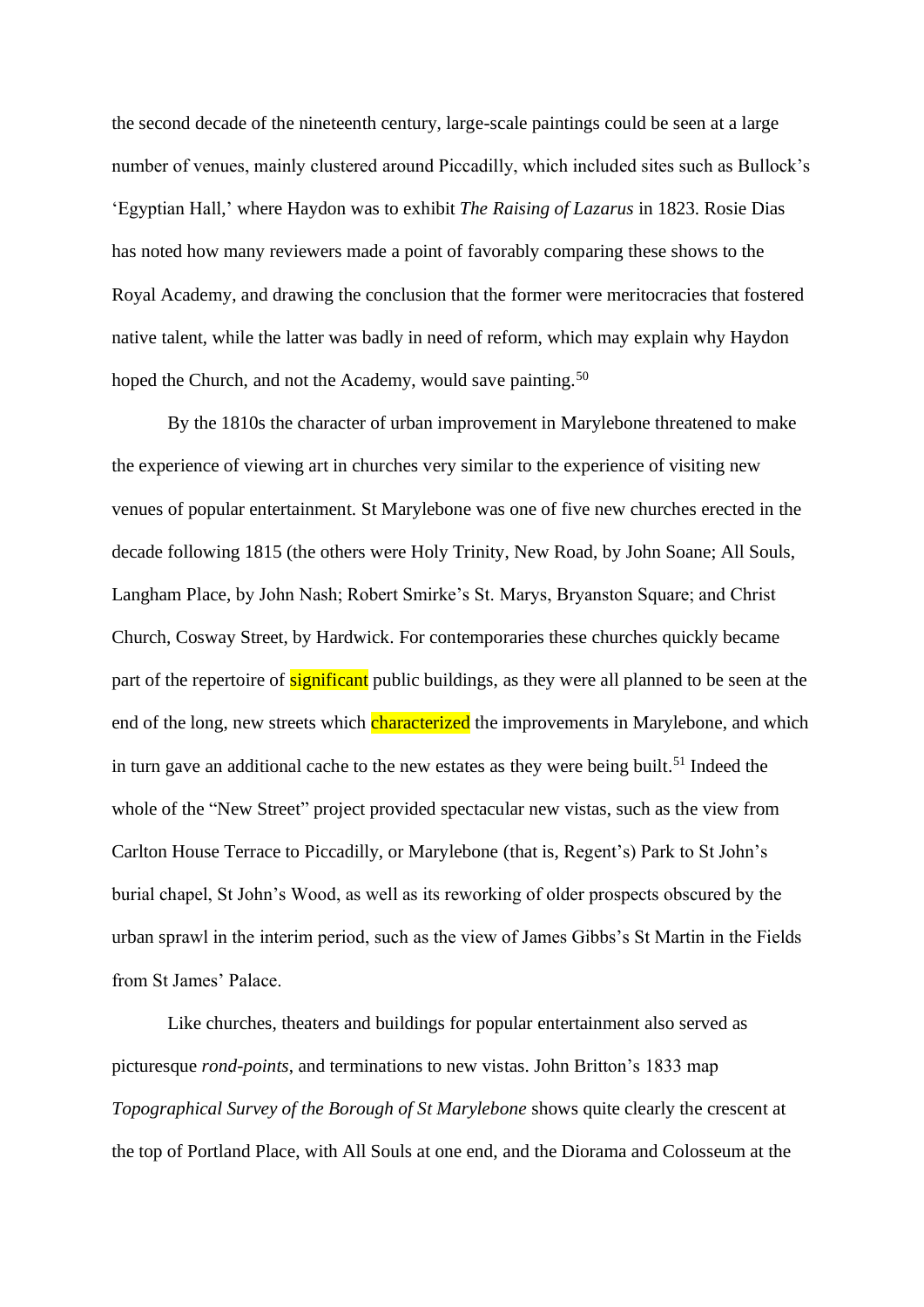other; and at the other end of the New Street was the Quadrant leading into Piccadilly. Marylebone Park itself was **organized** around a large circus in the south-west corner, and Nash even toyed with the idea of a huge circus encompassing the entire width of the park on its south side.<sup>52</sup> As well as being good for carriages, circular roads and walks also provided the pedestrian with a constantly changing view as they walked, and avoided the monotony of a straight road such as Portland Place, thereby conforming to a key tenet of picturesque beauty, as was appropriate for a road connecting two newly landscaped parks. Britton's map also reveals that some of the new churches were similar in plan and appearance to theaters and buildings for popular entertainment, such as two structures erected on the south-east corner of Marylebone Park, the Diorama and the Colosseum. While the function of the circular plan differs in each – the Diorama's circle meant the seats could move from facing one screen to facing another, whereas the Colosseum used the wall of the circle as a vast canvas, as in Robert Barker's famous Panorama in Leicester Square – they are forms unique to buildings devoted to a single visual spectacle. When Haydon exhibited his giant *Lazarus* in the "Egyptian Hall" the work was shown alongside other curiosities, including a living display of Laplanders. Contemporary illustrations give a sense of the way that works and visitors were crammed together. But visitors to the Diorama, Colosseum, or Cosmorama, in Regents Street and Regent's Park, were invited to contemplate a single large artwork in conditions that resembled the display of West's painting in St Marylebone church.

The moral parity of theaters, churches, and entertainments alluded to by Burke therefore enjoyed architectural expression in the development of Marylebone. It is hardly surprising that conservatives such as Haydon fretted about how the church could wash its hands of the taint of commerce which came from handling art that was so closely associated with exhibition and entertainment.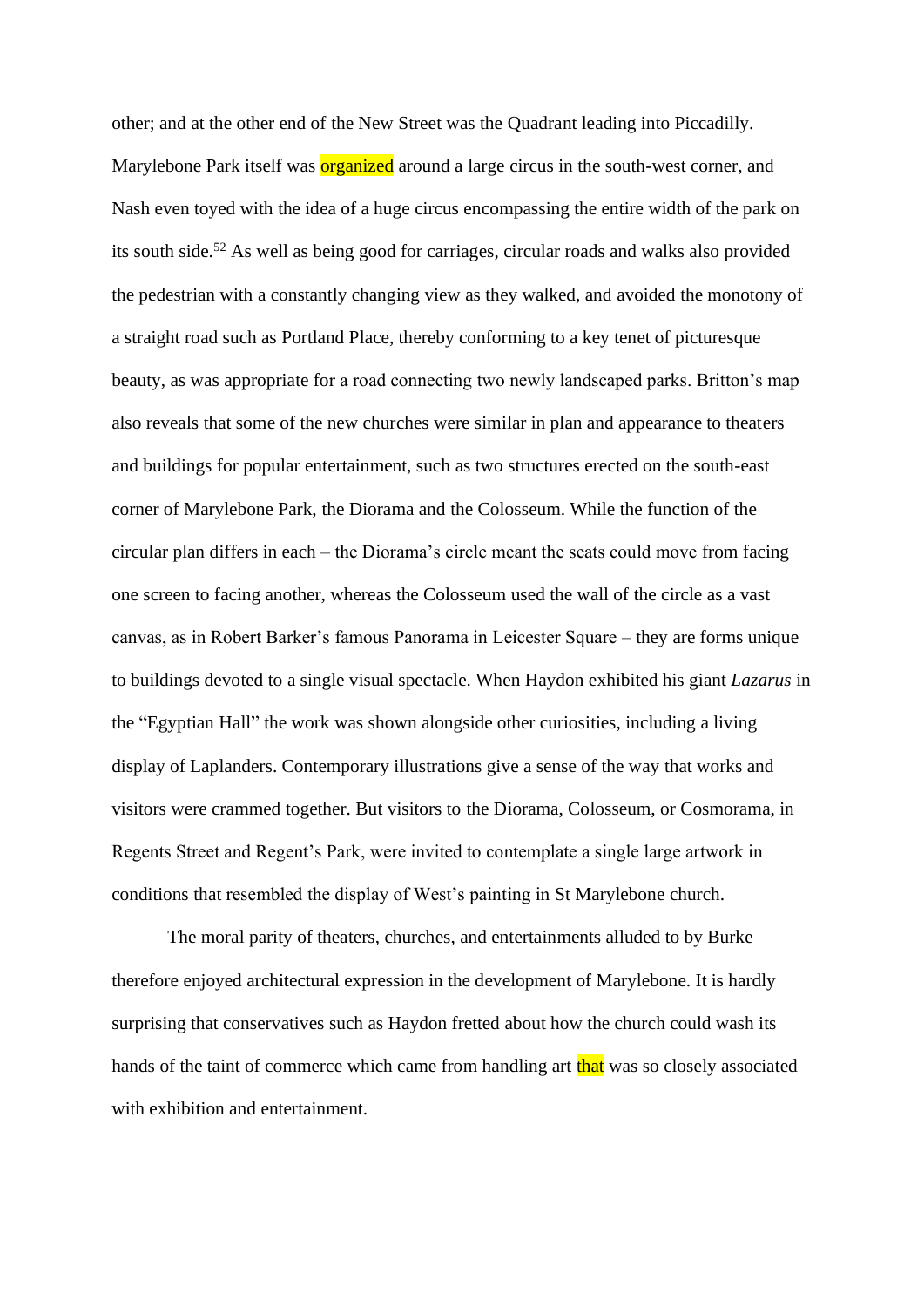There have been many suggestions that public "improvements" to the metropolitan fabric in the years after Waterloo were the response of a reactionary government who aimed to contain popular unrest. John Summerson's perceptive insight that Regent Street was planned as a "social barrier" that separated the light industry and third-rate streets to the east from the first-rate squares to the west remains very persuasive.<sup>53</sup> More recently, Rodney Mace and Dana Arnold have suggested that social unrest was contained by "improving" the environment by re-shaping its physical shape to ensure order could be kept, and by erecting imposing symbols of state power. <sup>54</sup> Lisa Keller has argued that in this regard, New York and London provide comparable case studies in urban planning and control.<sup>55</sup> James Anderson, on the other hand, has suggested that post-war government policy was not confined to the introduction of repressive measures; the government, he argues, sought to create jobs in order to relieve the pressure for reform, a policy in which the "Million Act" played an important part, as did the New Street Act of 1813.<sup>56</sup> This policy was interventionist, not reactionary, and it raised the specter of further inflation, at a time when eighty percent of government spending went on servicing a wartime national debt of almost £1,000,000,000.

Among conservatives, the discourses of inflation, both of debt and population growth, were conducted in inflationary language. Thomas Malthus's influential work *An Essay on the Principle of Population*, first printed in 1798 and appearing in its fifth edition by 1820, opened with the stark warning that, if the population continued to grow at its present rate, by 1900 it would be 176 million, but that the nation would only have the means to support 55 million, "leaving a population of a hundred and twenty-one millions totally unprovided for." <sup>57</sup> In reality, however, Malthus wrote, preventative and positive checks served to keep the population at a level more or less proportionate to the means of subsistence. These restraints, he repeatedly wrote, are all resolvable into moral restraint, vice, or misery. Both the specter and the solution were, in a degree, sublime. Malthus impressed on the reader the urgency of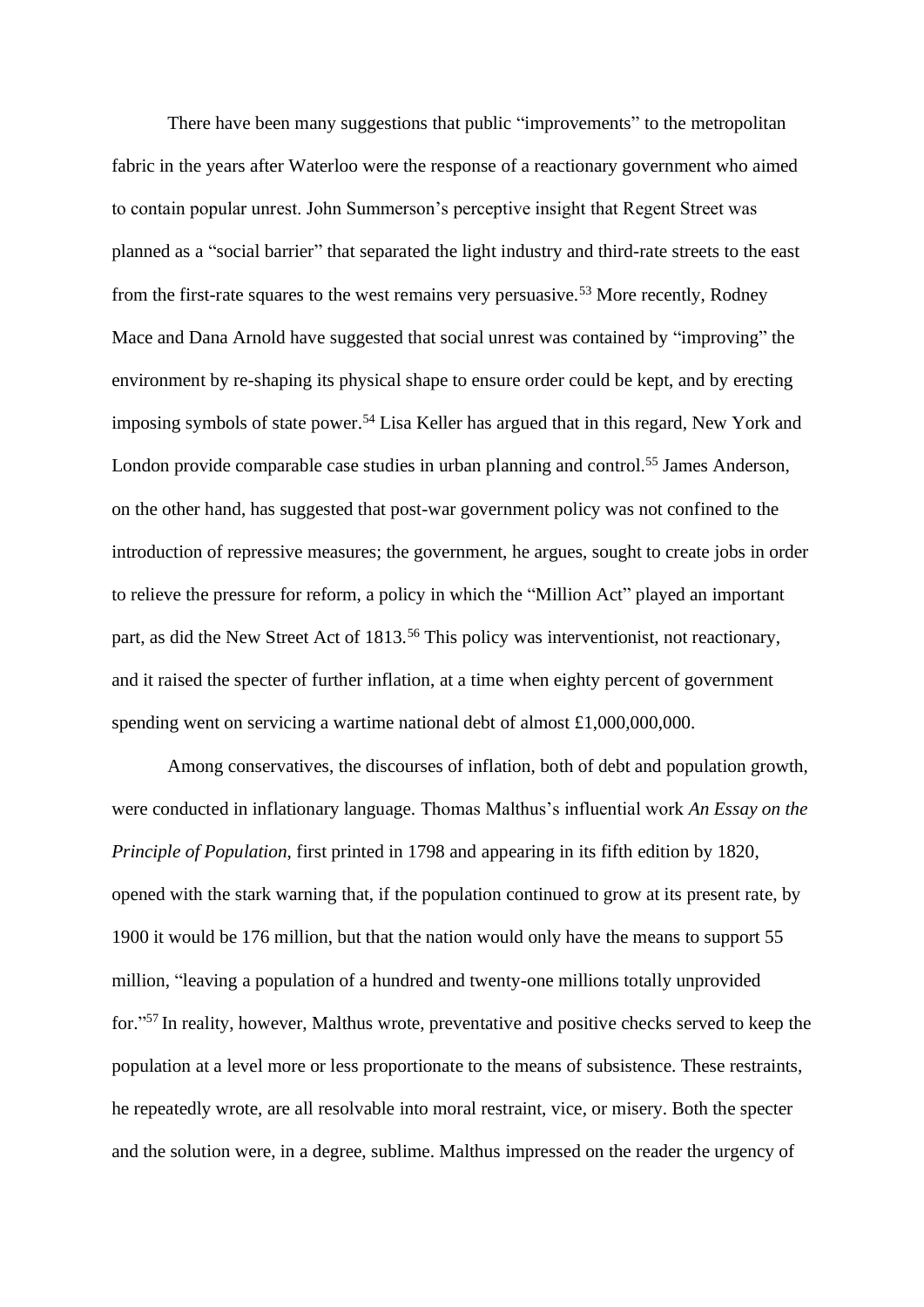his findings. "The truth is," he wrote, "that, if the view of the argument given in this essay be just, the difficulty, so far from being remote, is imminent and immediate."<sup>58</sup>

The sublime visions of vice and misery raised by Malthus worried conservatives such as Robert Southey, but the language of inflation was not lost on him either. In a long essay for the *Quarterly Review* in 1820 he energetically supported calls for more churches to be built to encourage moral restraint. He showed that Marylebone had the same population as Manchester (75,000) but whereas Manchester had churches to cater to 19,000 inhabitants, Marylebone had only half that number. Writing a year after Manchester witnessed the Peterloo Massacre, the point would not be lost on Southey's readers. He noted that in America there was no established church, and because "the general government has no power to interfere with or regulate the religion of the Union," chaos must ensue. He quoted the American preacher Lyman Beecher in order to make his point: "Let that tide of population roll on for seventy years as it has done for the seventy that are past, and let no extraordinary exertion be made to meet the vastly increasing demand for ministers, but let them increase only in the slow proportion that they have done, and what will be the result? There will be within the United States seventy million souls, and sixty-four million out of that society will be wholly destitute of religious instruction."<sup>59</sup> This was not a problem itself for Southey, since as a conservative, his view was that this would see America repaid "for the evils which their political lessons have brought upon Europe." Indeed, democracy was the problem, because combined with atheism, it brought destruction. He agreed with Beecher that: "The right of suffrage in the hands of an ignorant and vicious population [...] will be a sword in the hand of a maniac, to make desolate around him, and finally to destroy himself."<sup>60</sup> This image recalls West's *Death on a Pale Horse*, which the painter had recently exhibited as an enormous canvas in 1817. For Southey's readers it maybe recalled the charges of democratic sympathies made at West, who was American, in 1802-04, and signals the potential to disturb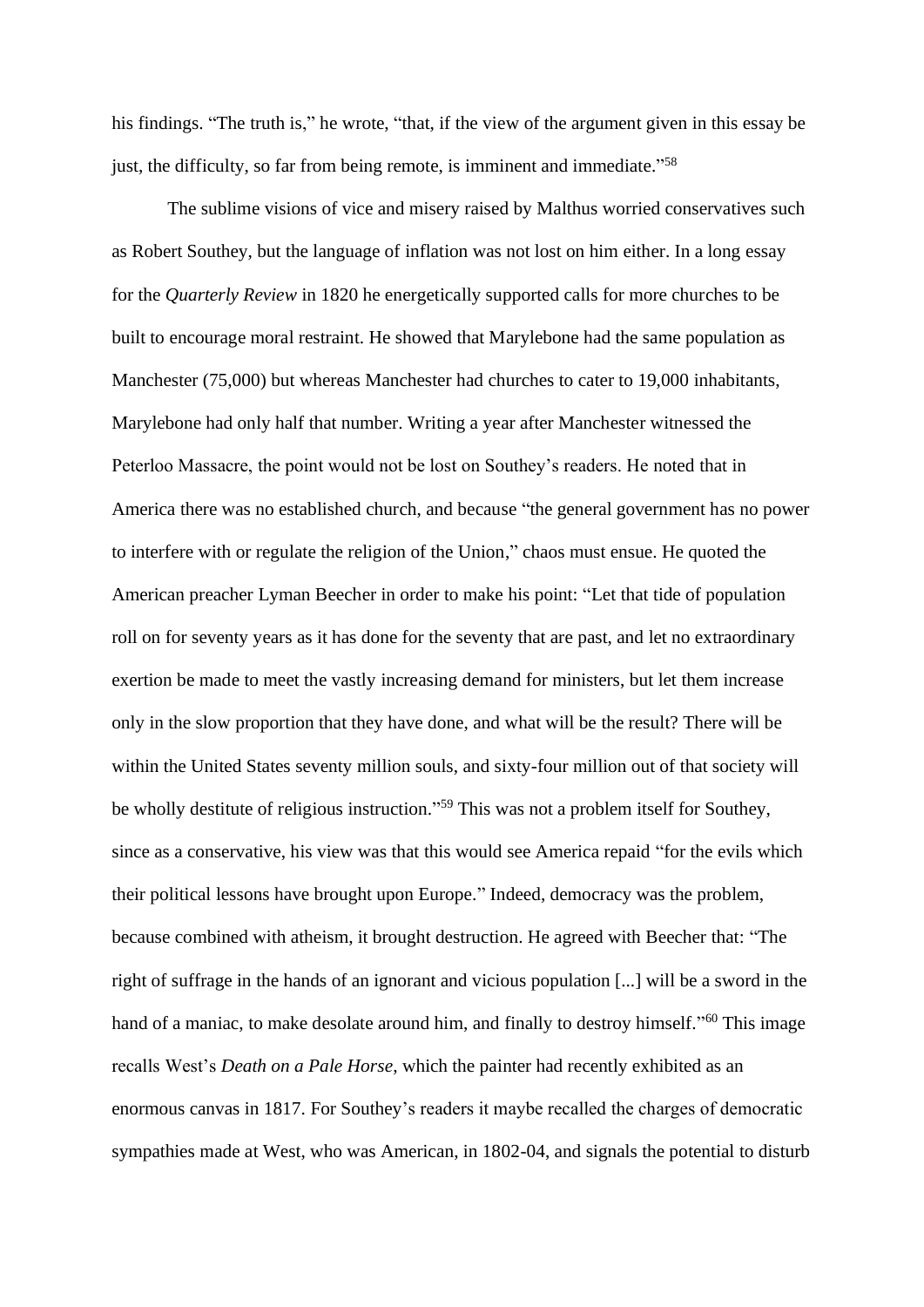that such imagery still presented. Southey agreed with Richard Yates's influential *The Church in Danger* (1815) that building new churches would strengthen both religion and the law, and since the church in question was the church established by law (specifically the Acts of Supremacy), the two were synonymous. Pictures had a part to play, since they were the conduits through which "[the people] are [...] made familiar with the great and leading facts of Gospel history." To this end Southey enthusiastically reviewed Haydon's proposal for funding the purchase of altarpieces, taking the conservative view that people had long been reconciled to the appearance of pictures in churches.<sup>61</sup> He clothed his suggestions in patriotic bombast. Paintings that excite devotion, he argued, "would do for London, by national generosity and the force of native genius, what Buonaparte attempted to do for Paris, by national robbery and force of arms; it would make it what Athens has been in the old, and Rome in the modern world, the acknowledged and unrivalled school of arts." <sup>62</sup> The overpowering images and inflationary language of Southey's essay, which culminated in the specter of Napoleon, seeks in vain for a figure to contain or recuperate the excess. The new King, George IV, is one candidate, who through his purchase of the Elgin marbles has aligned himself with the cause of personal reformation which art can effect by speaking to the eye and impressing young imaginations. Likewise, his recently deceased father George III set a similar precedent, when "for thirty years he employed Mr West when that admirable artist had no commission from any other person."<sup>63</sup>

Southey used his remark about West to conclude his essay, and he left his point hanging in the air for the reader to ponder what discursive function West might serve in the conservative cause. West was closely associated with George III but less in the cause of personal reformation and more in relation to "Bedlamite scenes," and both West's works for George and his royal patron, were associated with the madness that Southey had spent much of his essay describing in vivid detail. West was also associated with America, which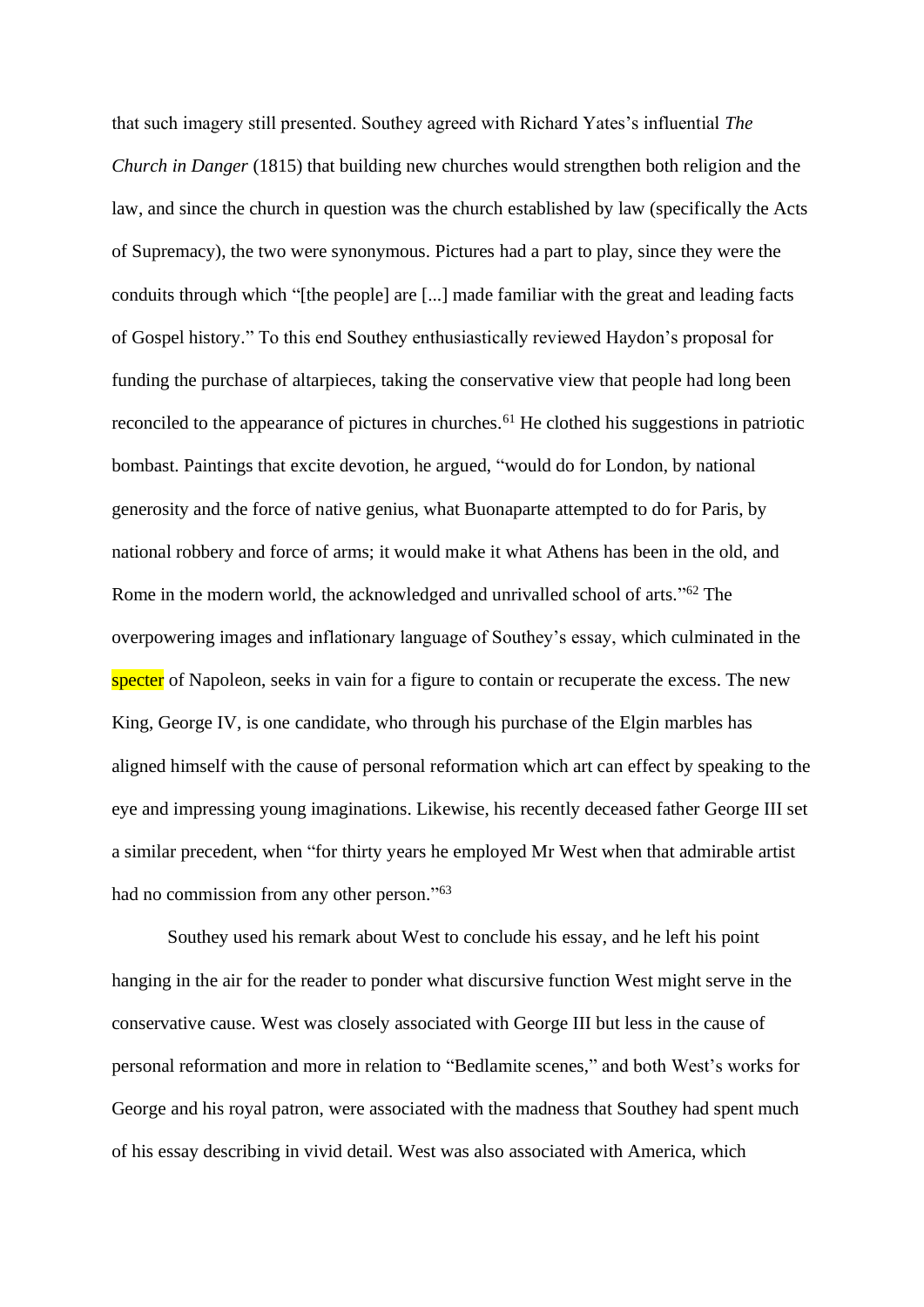Southey points to as an example of the Apocalyptic scenes which will soon overwhelm Britain in general if action is not quickly taken. West was also closely associated with exhibitions, which Haydon had railed against in his pamphlet, which was quoted approvingly at length by Southey. Finally, and perhaps most importantly, the accumulation of all these signifiers has the effect of rendering West as a figure associated with exorbitant power – unparalleled Royal patronage, Apocalyptic scenes, democratic sympathies, immense commercial success which did not stop with his death  $\frac{1}{x}$  whose eloquence or conduct cannot be justified as exemplary passion for a public transported by the kind of art called for by Haydon, Elmes and Southey.

<sup>4</sup> See Martin Myrone, *Bodybuilding: Reforming Masculinities in British Art, 1750-1810* (New Haven: Yale University Press, 2005).

<sup>7</sup> Peter de Bolla, *The Discourse of the Sublime: readings in discourse, aesthetics and the subject* (Oxford: Basil Blackwell, 1989).

<sup>&</sup>lt;sup>1</sup> A notable exception is Jules Lubbock, *The Tyranny of Taste* (London and New Haven: Yale University Press, 1995).

<sup>2</sup> See, for example, Douglas Fordham, *British Art and the Seven Years' War: allegiance and autonomy* (Philadelphia: University of Pennsylvania Press, 2010).

<sup>3</sup> For example see David Bindman, "The English Apocalypse," in *The Apocalypse and the Shape of Things to Come*, ed. Frances Carey (London: British Museum Press, 1999).

<sup>5</sup> See Bindman, "The English Apocalypse".

<sup>6</sup> On West's commission, see Helmut von Erffa and Allen Staley, *The Paintings of Benjamin West* (New Haven: Yale University Press, 1986); Morton Paley, *The Apocalyptic Sublime* (New Haven: Yale University Press, 1986); Bindman, "The English Apocalypse"; Annette Wickham, *Death on the Pale Horse: and other works by Benjamin West* (London: Royal Academy of Arts, 2009).

<sup>&</sup>lt;sup>8</sup> Jonathan Lamb, "The Subject of the Subject and the Sublimities of Self-Reference," *Huntington Library Quarterly*, 56:2 (1993): 203.

<sup>9</sup> See, for example, von Erffa and Staley, *The Paintings of Benjamin West*; Paley, *The Apocalyptic Sublime*; Bindman, "The English Apocalypse"; Wickham, *Death on the Pale Horse*.

<sup>10</sup> Joseph Farington, *The Diary of Joseph Farington*, ed. Joseph Garlick et al. (New Haven: Yale University Press, 1978), 2454 (entry for November 27, 1804), 2469 (entry for December 14, 1804). All italics in quotes are uniformly italicized in the original.

<sup>11</sup> Ibid., 2461 (December 1, 1804).

<sup>&</sup>lt;sup>12</sup> See for example Bindman, "The English Apocalypse," 212.

<sup>13</sup> Farington, *Diary*, 528 (April 23, 1796) and 1820 (September 1, 1802).

<sup>14</sup> Ibid., 2468 (December 11, 1804).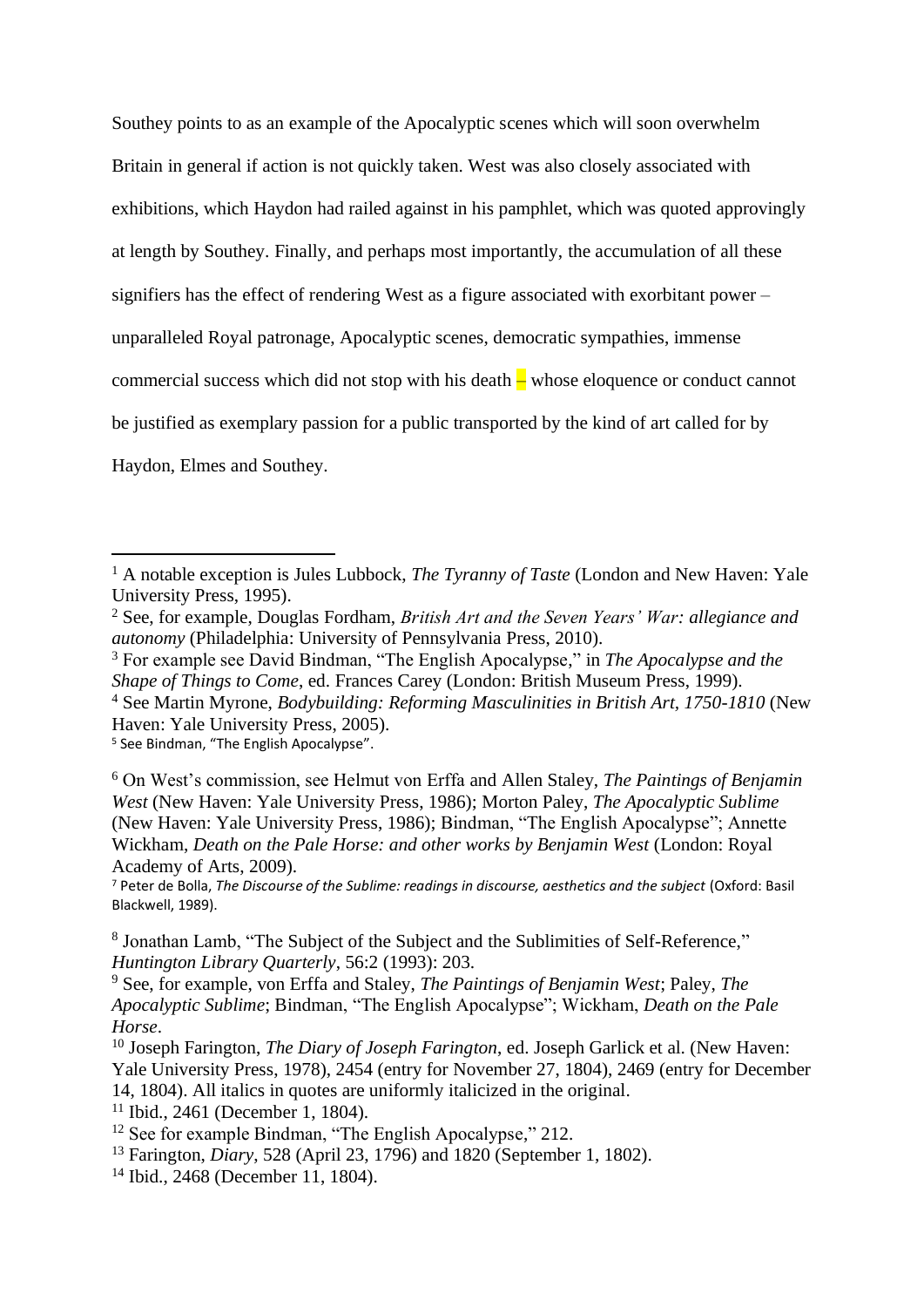<sup>15</sup> Ibid., 2251 (February 22, 1804).

- <sup>16</sup> Ibid., 2259 (March 3, 1804).
- <sup>17</sup> Ibid., 2259 (March 3, 1804).
- <sup>18</sup> Ibid., 3970 (July 15, 1811).
- <sup>19</sup> Ibid., 3970 (July 15, 1811).
- <sup>20</sup> Ibid., 4898 (September 6, 1815); 5000 (April 11, 1817).

<sup>21</sup> St Marylebone Vestry, *Vestry Proceedings for New Churches and Chapels* (hereafter

V.P.N.C.), Westminster Record Office, 3.35 (March 31, 1815).

<sup>22</sup> A detailed account of West's commission can be found in Gerald L. Carr, "Benjamin West's Altar Paintings for St Marylebone Church," *Art Bulletin* 62:2 (1980): 11. A broader discussion of the decoration of the 'Commissioners' churches after 1818 is in Gerald Lawrence Carr, "The Commissioners' Churches of London, 1818-1837: a study of religious art, architecture and patronage in Britain from the formation of the commission to the accession of Victoria" (PhD diss., University of Michigan, 1976). A slightly older study is M. H. Port, *Six Hundred New Churches: A Study of the Church Building Commission and its Church Building Activities* (London: SPCK, 1961).

<sup>23</sup> Robert Southey, "Review," *The Quarterly Review*, XLVI (July 1820): 549-91.

<sup>24</sup> Carr, "Benjamin West's Altar Paintings for St Marylebone Church," 296.

 $25$  Ibid., **PAGE #.** 

<sup>26</sup> *V.N.P.C.*, 4.6-7 (February 15, 1817).

- <sup>27</sup> See Myrone, *Body Building*, 14.
- <sup>28</sup> Farington, *Diary*, 5173 (March 13, 1818).

 $29$  Ibid.

<sup>30</sup> The unidentified paper was inserted in Benjamin Robert Haydon's diary, and published in

T. Taylor, editor, *The Autobiography and Memoirs of Benjamin Robert Haydon* (London: Peter Davies, 1926), 677-78.

<sup>31</sup> Claire Haynes, *Pictures and Popery: art and religion in England, 1660-1760* (Aldershot: Ashgate, 2006), 135.

<sup>32</sup> *V.N.P.C.*, 3.356, (February 1, 1817).

<sup>33</sup> Ibid.

## <sup>34</sup> See F.H.W. Sheppard, *Local Government in St Marylebone, 1688-1835,* (PLACE: PUBLISHER, DATE), 125-7.

<sup>35</sup> *V.N.P.C.*, 4.6-7 (February 15, 1817).

<sup>36</sup> Ibid., 4.10-11 (February 22, 1817).

<sup>37</sup> Ibid., 4.195. (October 10, 1818).

<sup>38</sup> *Art-Union* (August, 1840), 129; quoted in Carr, "Benjamin West's Altar Paintings," PAGE#.

<sup>39</sup> Sheppard, *Local Government*, 267; the source quoted is Thomas Smith, *A Topographical and Historical Account of the Parish of St Marylebone*, (London: John Smith, 1833), 89-92. [check note]

<sup>40</sup> Edmund Burke, *Reflections on the Revolution in France*, ed. L.G. Mitchell (Oxford: Oxford University Press, 1993), 81. West was referring to the storming of Versailles and the alleged mistreatment of Louis XIV and his family.

<sup>41</sup> Ibid., 80.

- <sup>42</sup> Ibid., 81.
- <sup>43</sup> *V.N.P.C.*, 2.335-6, (November 26, 1814).

<sup>44</sup> See Ibid., 6.263, (May 3, 1823). Halls was a frequent contributor of reviews to *Blackwood's Edinburgh Magazine*: see Alan Lang Strout, *A Bibliography of Articles in*